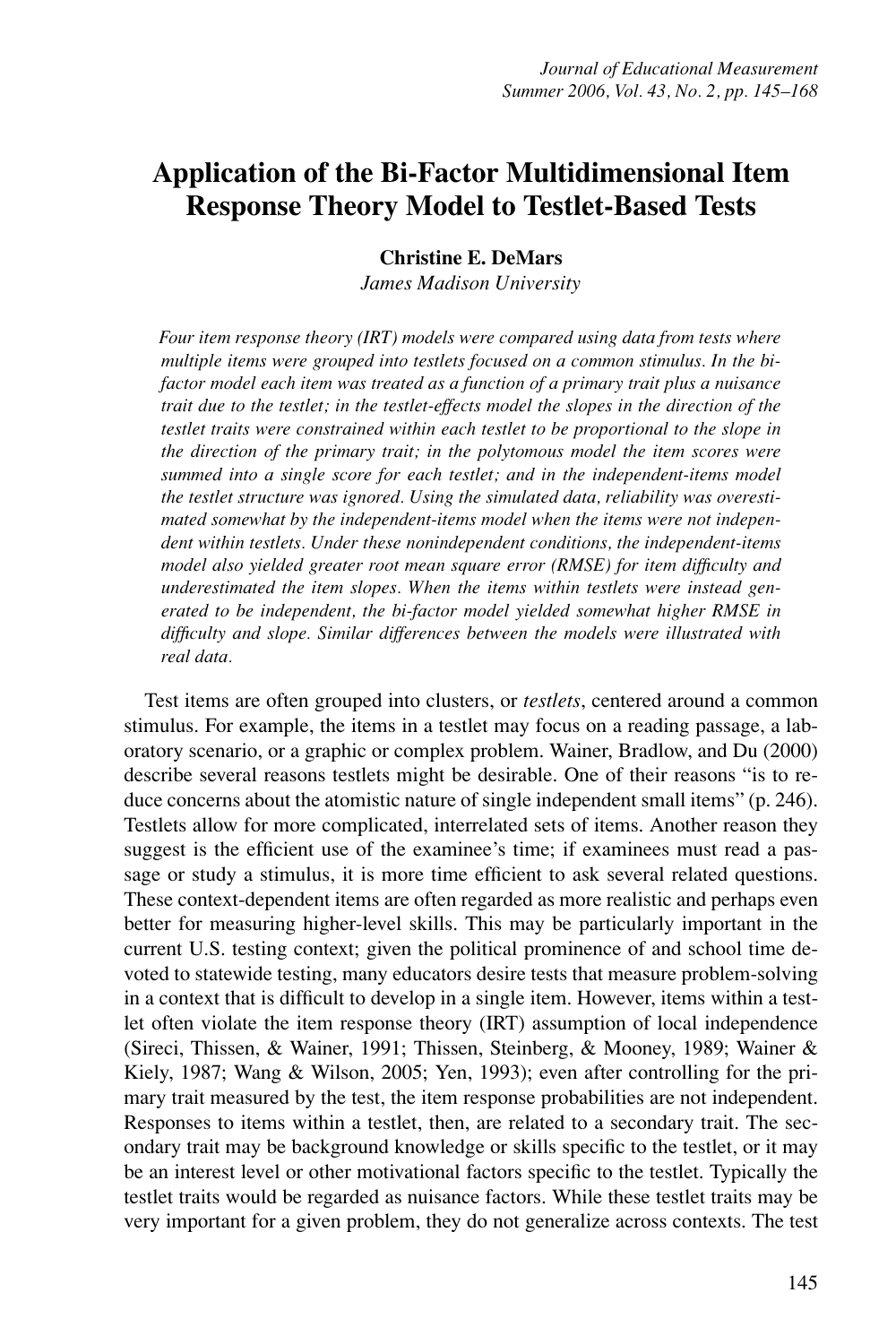user is not interested in estimating scores on these secondary traits, but ignoring them can lead to violations of the assumption of local independence.

## *Modeling Testlet Dependencies*

One approach to this situation is to estimate a unidimensional model but treat items within a testlet as a single polytomous item (Cook, Dodd, & Fitzpatrick, 1999; Sireci et al., 1991; Wainer, 1995; Yen, 1993). The item scores are typically summed and the test is calibrated with an IRT model appropriate for polytomous items, such as the generalized partial credit model, the graded response model, or the nominal response model. Summing across items within the testlet, though, leads to some loss of information (Wainer et al., 2000). If there are a small number of items within the testlet the nominal model could be used with each response pattern coded as a different testlet score. This avoids the loss of information that would result from summing the item scores, but becomes impractical as the number of possible response patterns increases geometrically with the number of items in a testlet and thus is not frequently used (Thissen et al., 1989).

Responses to testlet items can also be modeled with a multidimensional model. The bi-factor model is appropriate for this context. In the bi-factor model, each item response is a function of the primary trait and one of the secondary traits. The secondary traits are orthogonal to the primary trait and to each other (Gibbons & Hedeker, 1992; McLeod, Swygert, & Thissen, 2001). When applied to testlets, the secondary traits would be testlet traits. The multidimensional extension of the threeparameter logistic (3PL) model is

$$
P_i(\theta) = c_i + (1 - c_i) \frac{e^{1.7(a'_i\theta + d_i)}}{1 + e^{1.7(a'_i\theta + d_i)}},
$$
\n(1)

where  $P_i(\theta)$  is the probability of correct response on item *i* given the  $\theta$  vector of traits and the item parameters,  $c_i$  is the lower asymptote,  $a_i$  is a vector of discrimination parameters, and  $d_i$  is the item difficulty. Notice that using this notation,  $d_i$  is added, not subtracted, so easier items have higher values for *d* in contrast to the usual unidimensional notation. For the bi-factor model, each item will have a nonzero value for  $a_{1i}$ , the discrimination in the direction of the primary trait, and for one other element of  $a_i$  corresponding to one of the testlet traits. The other discriminations in the vector, corresponding to the other testlets, are fixed to zero. The covariances among the traits are also fixed to zero. For identification purposes, the mean and variance of each  $\theta$ would typically be set to zero and one, respectively. The TESTFACT (Bock et al., 2003) software has procedures to estimate the item discriminations and difficulties for the bi-factor model using marginal maximum likelihood (MML). TESTFACT uses the normal equivalent to the logistic model in Equation (1). TESTFACT will provide expected a posteriori (EAP) estimates of the primary trait, along with standard errors, which take the testlet structure into account.

Another model proposed for use with testlets, the testlet-effects model, involves a random testlet effect (Bradlow, Wainer, & Wang, 1999; Wainer et al., 2000; Wainer & Wang, 2000). The model is (Wainer & Wang, p. 205):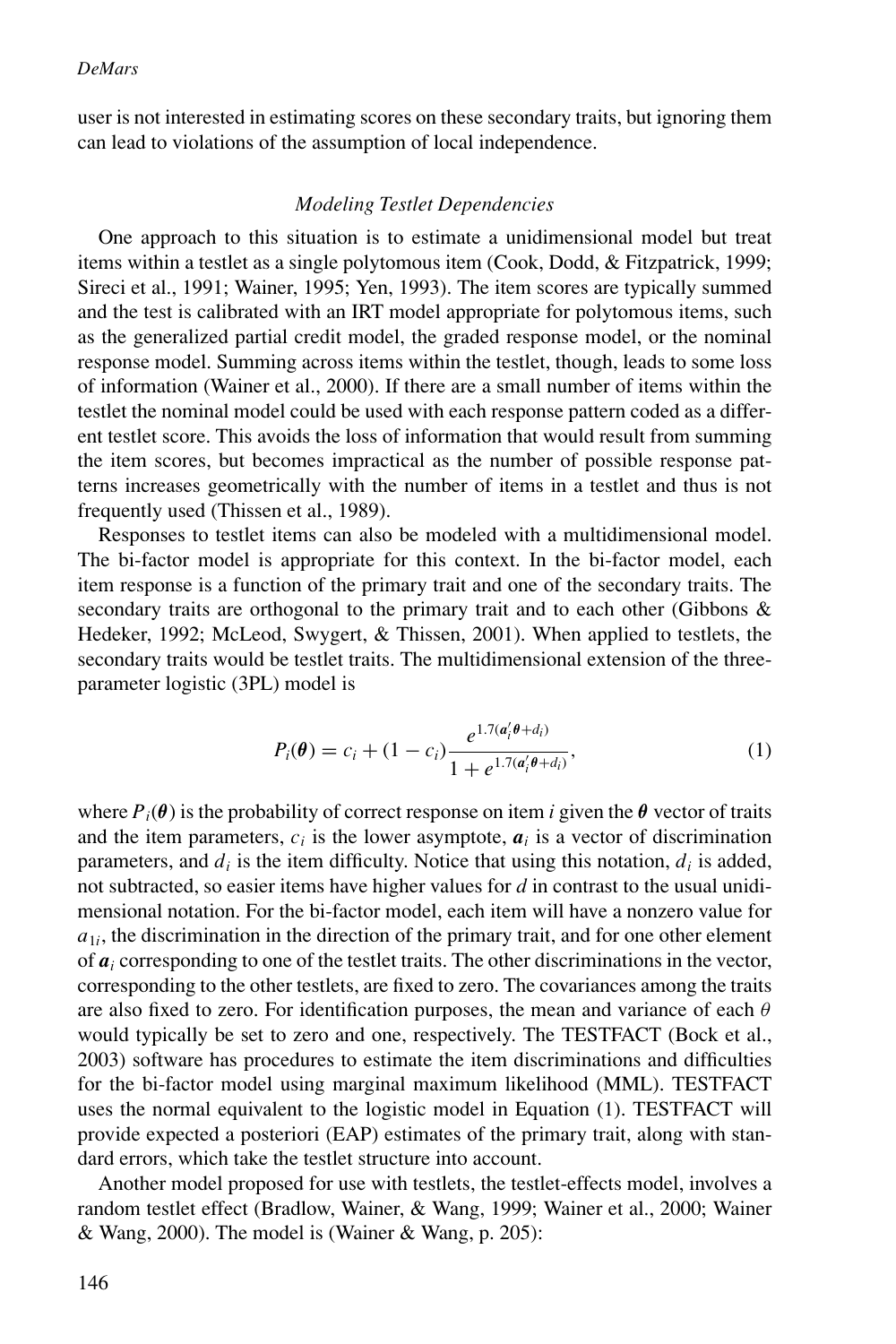$$
P = c_i + (1 - c_i) \frac{e^{1.7(a_i(\theta - b_i - \gamma_{g(i)}))}}{1 + e^{1.7(a_i(\theta - b_i - \gamma_{g(i)}))}},
$$
\n(2)

where  $P$  is the probability of correct response on item  $i$  by person  $j$ ,  $c_i$  is the lower asymptote,  $a_i$  is the discrimination parameter,  $\theta$  is the primary trait of person *j*,  $b_i$  is the item difficulty, and  $\gamma_{g(i)}$  is the random testlet effect or testlet trait for person *j* of testlet *g*(*i*), the testlet to which item *i* belongs. The variance of  $\gamma_{g(i)}$  is a parameter to be estimated; larger variance indicates a greater effect for testlet *g*. When multiplied by  $a_i$ , the difficulty  $b_i$  in Equation (2) should be the negative of the difficulty  $d_i$  in Equation (1). This model was originally specified by Bradlow et al. without the lower asymptote and without the 1.7 constant.

Li, Bolt, and Fu (2004) observed that because the testlet-effects model applies the same discrimination parameter to both the primary trait  $\theta$  and the testlet trait  $\gamma$ , items that discriminate well on the primary trait are also modeled as discriminating well on the testlet trait, when the opposite might seem more reasonable. They modified the model to include separate discrimination parameters for the primary and testlet traits, equivalent to the bi-factor model, and found that this model fit their data better. The relationship with the bi-factor model can be illustrated by re-writing Equation (2) as follows:

$$
P = c_i + (1 - c_i) \frac{e^{1.7(a_i \theta - a_i b_i - a_i \gamma_{g(i)})}}{1 + e^{1.7(a_i \theta - a_i b_i - a_i \gamma_{g(i)})}},
$$
\n(3)

where all terms are as defined for Equation (2). If  $d_i = -a_i b_i$ , and  $\gamma_{\varrho(i)}$  is scaled to have a mean of 0 and *SD* of 1 and symbolized as  $\theta_{\varrho(i)+1}$ , the equation becomes

$$
P = c_i + (1 - c_i) \frac{e^{1.7(a_i \theta_1 - a_i \alpha_{g(i)} \theta_{g(i)+1} + d_i)}}{1 + e^{1.7(a_i \theta_1 - a_i \alpha_{g(i)} \theta_{g(i)+1} + d_i)}},
$$
(4)

where  $\alpha_{g(i)}$  is equal to the *SD* of  $\gamma_{g(i)}$  in Equation (2). Comparing Equation (1) to Equation (4), the difference is that the testlet slope in Equation (4) is a product of the item slope,  $a_i$ ,  $(a_{1i}$  in Equation (1)) and a testlet constant,  $\alpha_{g(i)}$ , that is equal for all items within the same testlet. If the product were written as a single slope as in Equation (1), the testlet slopes within the same testlet would be proportional to the primary slope. In the bi-factor model, the testlet slopes are independent of the primary slope. Thus, the testlet model is a constrained version of the bi-factor model. Li et al. (2004) showed this relationship, except with no lower asymptote in the model.

The standard 3PL model for independent items is nested within the testlet-effects (as well as the bi-factor) model;  $\gamma$  is constrained to zero and thus it and the corresponding slope drop out of the model. Also, the model is typically transformed such that the item difficulty, *b*, is equal to  $-d/a$  and *a* is brought outside the parentheses.

## *Consequences of Ignoring Local Dependencies*

Ignoring violations of local independence can lead to overestimates of reliability or information and underestimates of the standard error of the ability estimates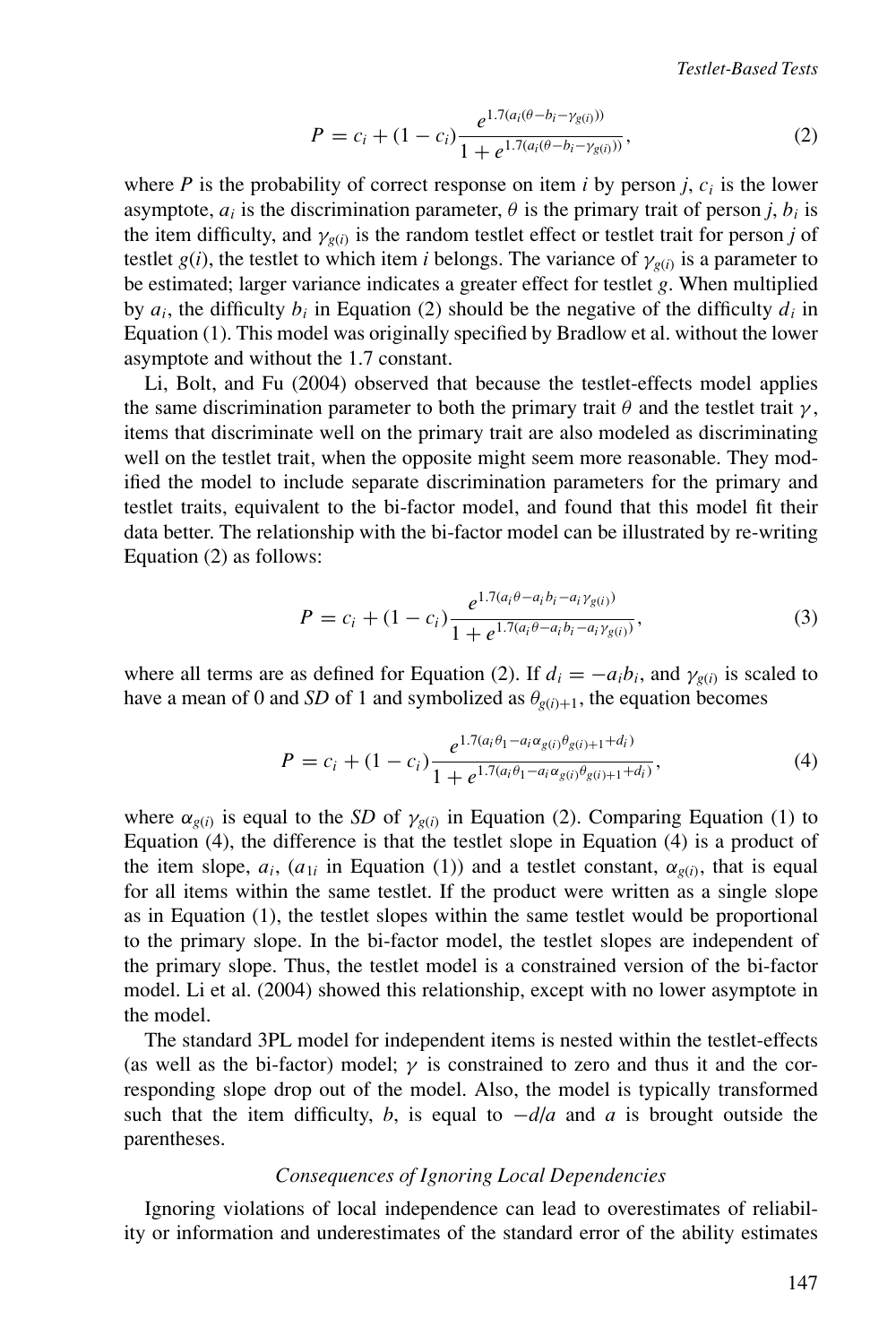(Sireci et al., 1991; Wainer, 1995; Wainer & Wang, 2000; Yen, 1993). It can also lead to misestimation of item parameters. Wainer and Wang (2000) found that when testlet dependencies were ignored item difficulties were still well estimated but lower asymptotes were overestimated. Discriminations were underestimated on one test and overestimated on another. Bradlow, Wainer, and Wang (1999) showed that when the testlet dependencies were not modeled the item discriminations for testlet items were underestimated and the item discriminations for independent items were overestimated. Ackerman (1987) found that item discriminations were overestimated when a subset of the items were locally dependent. Wainer et al. (2000) also showed that traits and difficulties were recovered better than discriminations and lower asymptotes when the testlet dependencies were omitted from the model. Further, the item discriminations from the testlet model replicated in another sample much better than the item discriminations from the usual 3PL model. In a study by Glas, Wainer, and Bradlow (2000), the mean absolute errors of both discrimination and difficulty were larger for the 3PL model than for the testlet model when the testlet factor was large. Lee, Kolen, Frisbie, and Ankenmann (2001) found that treating each testlet as a polytomous item was more effective in equating than ignoring the local dependencies and using the usual 3PL model, which suggests that ignoring the dependency led to less accurate item parameter estimates. Dresher (2004) found that, when all items on a test were in testlets, the root mean square error (RMSEs) for ability were higher when the dependencies were ignored than they were when the testlets were each treated as a polytomous-cluster or when the testlet-effects model was used. For the item difficulties and discriminations, RMSEs were lowest for the testlet-effects model.

# *Purpose*

Most of the studies summarized above have compared either the independentitems model with the testlets-as-polytomous-item model (Lee et al., 2001; Sireci et al., 1991; Wainer, 1995; Yen, 1993) or the independent-items model with the testlet-effects model (Bradlow et al., 1999; Glas et al., 2000; Wainer et al., 2000; Wainer & Wang, 2000). Li et al. (2004) compared the equivalent of the bifactor model to the testlet-effects model, but not to the polytomous model or the independent-items model. In the current study, item and trait parameters for simulated data and for two real testlet-based tests were estimated using the bi-factor model, the testlet-effects model, the testlets-as-polytomous-items model, and the independent-items model. The purpose was to compare the ability, reliability, item difficulty, and item discrimination estimates from the different models. These comparisons were made with data generated to fit the bi-factor model, with data generated to fit the testlet-effects model, and again with data generated to fit the independentitems model. Because the independent-items model is nested within the testleteffects and bi-factor model, the more complex models should lead to the same average item and trait estimates with data generated from the independent-items model but they may introduce more error due to chance overfitting. Similarly, because the testlet-effects model is nested within the bi-factor, the bi-factor model may lead to less stable parameter estimates when the data follow the testlet-effects model. When the model used for parameter estimation is more constrained than the model used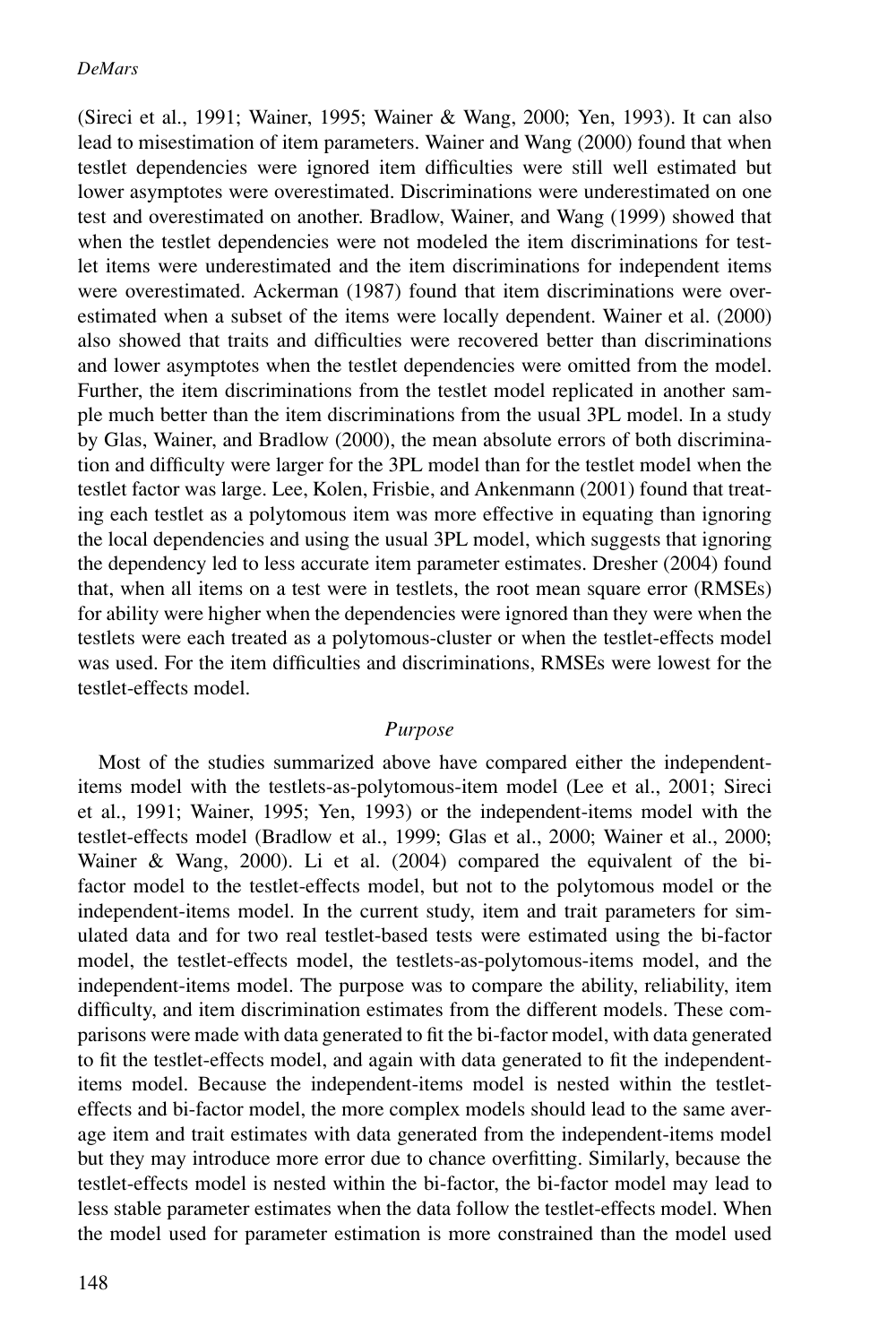to generate the data (independent-items model used with testlet-effects or bi-factor data, or testlet-effects used with bi-factor data), item or trait estimates may be inaccurate, as several researchers have found when using the independent-items model when items were not locally independent (Ackerman, 1987; Bradlow et al., 1999; Glas et al., 2000; Wainer et al., 2000; Wainer & Wang, 2000). Also in the latter conditions, estimated standard errors would generally be too low, and reliability estimates would be too high (Sireci et al., 1991; Wainer, 1995; Wainer & Wang, 2000; Yen, 1993). Finally, using the testlets-as-polytomous items model the local dependencies from the bi-factor and testlet-effects should not systematically affect the trait estimates or estimated reliability (item parameter estimates will not be comparable). However, the loss of information from summing items would be expected to lead to true increases in RMSE and decreases in reliability.

## **Study 1: Simulation Study**

## *Method*

*Data.* For consistency, the parameters (slopes and item difficulties) used to generate the data are described in terms of the parameters of Equation (1). Six tests were created by crossing two test lengths (25 or 50 items) with three models (bi-factor model, testlet-effects model, and unidimensional model). Each set of five items formed a testlet, with one of five magnitudes of testlet effects. Primary item slopes ranged from .6 to 1.4 and item difficulties ranged from −1.5 to 1.5. Lower asymptotes were set to .2. The same primary slopes and difficulties were used with each of the three simulation models. When the testlet slopes were independent of the primary slope, as in the bi-factor model, the testlet slopes were set to 0 in one testlet, and  $.3, .6, .9$ , and 1.2 in each of the others. The testlet slope was set the same within each testlet only for convenience in organizing results and to keep the testlet and primary slopes independent; these slopes were not constrained to be equal when estimating the bifactor model. When the testlet slopes were proportional to the primary slope, as in the testlet-effects model, the testlet slopes were set to 0 in one testlet, and .3 times the primary slope in another testlet, and .6, .9, or 1.2 times the primary slope in each of the others. For the unidimensional model, all the testlet slopes were 0. The item parameters used to generate the data are shown in Table 1; for the tests with 25 items the first 25 items in the table were used.

For each of the conditions, 2,000 simulated response patterns were generated. For each simulee, a primary trait and 10 testlet traits were independently drawn from standard normal distributions. Based on the item parameters, the primary trait, and the appropriate testlet trait, probability of correct response was calculated for each simulee on each item and if a draw from a uniform distribution between 0 and 1 was less than this probability the response was coded correct. This process was repeated 100 times. The same data sets were used for the 25-item and 50-item conditions, except that only the first 25 items were used in the 25-item condition.

*Estimation.* The item parameter and primary traits for all conditions, regardless of the model used to generate the item parameters, were estimated using the bi-factor model, the unidimensional 3PL model, the testlet-effects model, and the testlets-aspolytomous-item model.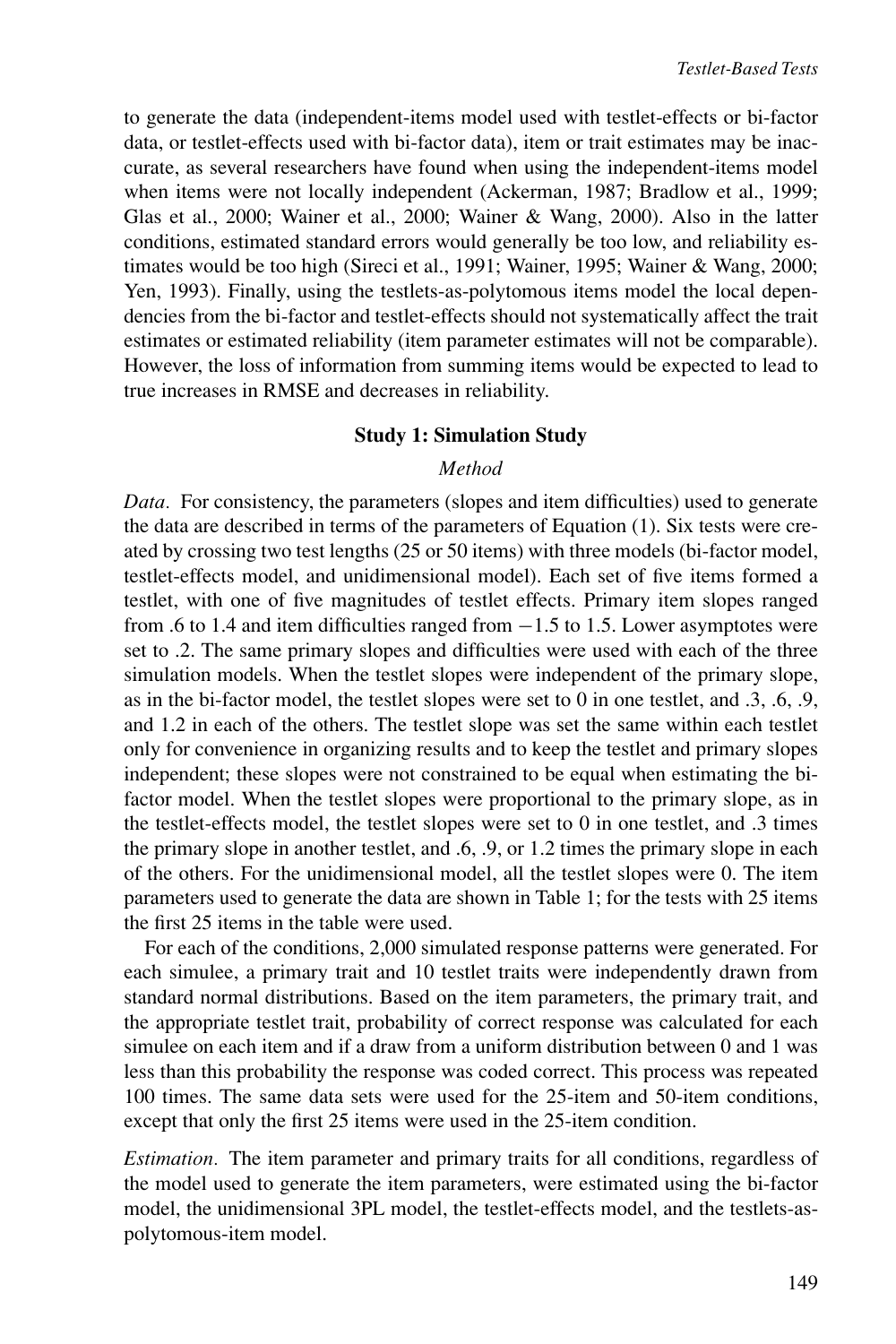|                         |               |            |           | <b>Testlet Slope</b> |
|-------------------------|---------------|------------|-----------|----------------------|
| Item                    | Primary Slope | Difficulty | Bi-Factor | Testlet-Effects      |
| $\,1\,$                 | 0.6           | $-1.5$     | 0.0       | 0.00                 |
| $\overline{\mathbf{c}}$ | 0.8           | $-0.5$     | 0.0       | 0.00                 |
| 3                       | 1.0           | $0.0\,$    | 0.0       | $0.00\,$             |
| $\overline{4}$          | 1.2           | 0.5        | 0.0       | 0.00                 |
| 5                       | 1.4           | 1.5        | 0.0       | 0.00                 |
| 6                       | 0.6           | $-0.5$     | 0.3       | 0.18                 |
| 7                       | 0.8           | 0.0        | 0.3       | 0.24                 |
| 8                       | 1.0           | 0.5        | 0.3       | 0.30                 |
| 9                       | 1.2           | 1.5        | 0.3       | 0.36                 |
| 10                      | 1.4           | $-1.5$     | 0.3       | 0.42                 |
| 11                      | 0.6           | 0.0        | 0.6       | 0.36                 |
| 12                      | 0.8           | 0.5        | 0.6       | 0.48                 |
| 13                      | 1.0           | 1.5        | 0.6       | 0.60                 |
| 14                      | 1.2           | $-1.5$     | 0.6       | 0.72                 |
| 15                      | 1.4           | $-0.5$     | 0.6       | 0.84                 |
|                         | 0.6           |            | 0.9       | 0.54                 |
| 16                      |               | 0.5        | 0.9       |                      |
| 17                      | 0.8           | 1.5        |           | 0.72                 |
| 18                      | 1.0           | $-1.5$     | 0.9       | 0.90                 |
| 19                      | 1.2           | $-0.5$     | 0.9       | 1.08                 |
| 20                      | 1.4           | $0.0\,$    | 0.9       | 1.26                 |
| 21                      | 0.6           | 1.5        | 1.2       | 0.72                 |
| 22                      | 0.8           | $-1.5$     | 1.2       | 0.96                 |
| 23                      | 1.0           | $-0.5$     | 1.2       | 1.20                 |
| 24                      | 1.2           | $0.0\,$    | 1.2       | 1.44                 |
| 25                      | 1.4           | 0.5        | 1.2       | 1.68                 |
| 26                      | 0.6           | 1.5        | $0.0\,$   | 0.00                 |
| 27                      | 0.8           | 0.5        | 0.0       | 0.00                 |
| 28                      | 1.0           | 0.0        | 0.0       | 0.00                 |
| 29                      | 1.2           | $-0.5$     | 0.0       | 0.00                 |
| 30                      | 1.4           | $-1.5$     | 0.0       | 0.00                 |
| 31                      | 0.6           | 0.5        | 0.3       | 0.18                 |
| 32                      | 0.8           | 0.0        | 0.3       | 0.24                 |
| 33                      | 1.0           | $-0.5$     | 0.3       | 0.30                 |
| 34                      | 1.2           | $-1.5$     | 0.3       | 0.36                 |
| 35                      | 1.4           | 1.5        | 0.3       | 0.42                 |
| 36                      | 0.6           | 0.0        | 0.6       | 0.36                 |
| 37                      | 0.8           | $-0.5$     | 0.6       | 0.48                 |
| 38                      | 1.0           | $-1.5$     | 0.6       | 0.60                 |
| 39                      | 1.2           | 1.5        | 0.6       | 0.72                 |
| 40                      | 1.4           | 0.5        | 0.6       | 0.84                 |
| 41                      | 0.6           | $-0.5$     | 0.9       | 0.54                 |
| 42                      | 0.8           | $-1.5$     | 0.9       | 0.72                 |
| 43                      | 1.0           | 1.5        | 0.9       | 0.90                 |
| 44                      | 1.2           | 0.5        | 0.9       | $1.08\,$             |
| 45                      | 1.4           | $0.0\,$    | 0.9       | 1.26                 |
| 46                      | 0.6           | $-1.5$     | 1.2       | 0.72                 |
| 47                      | 0.8           | 1.5        | 1.2       | 0.96                 |
| 48                      | $1.0\,$       | 0.5        | 1.2       | 1.20                 |
| 49                      | 1.2           | $0.0\,$    | $1.2\,$   | 1.44                 |
| 50                      | 1.4           | $-0.5$     | 1.2       | 1.68                 |

TABLE 1 *Item Parameters Used to Simulate the Data*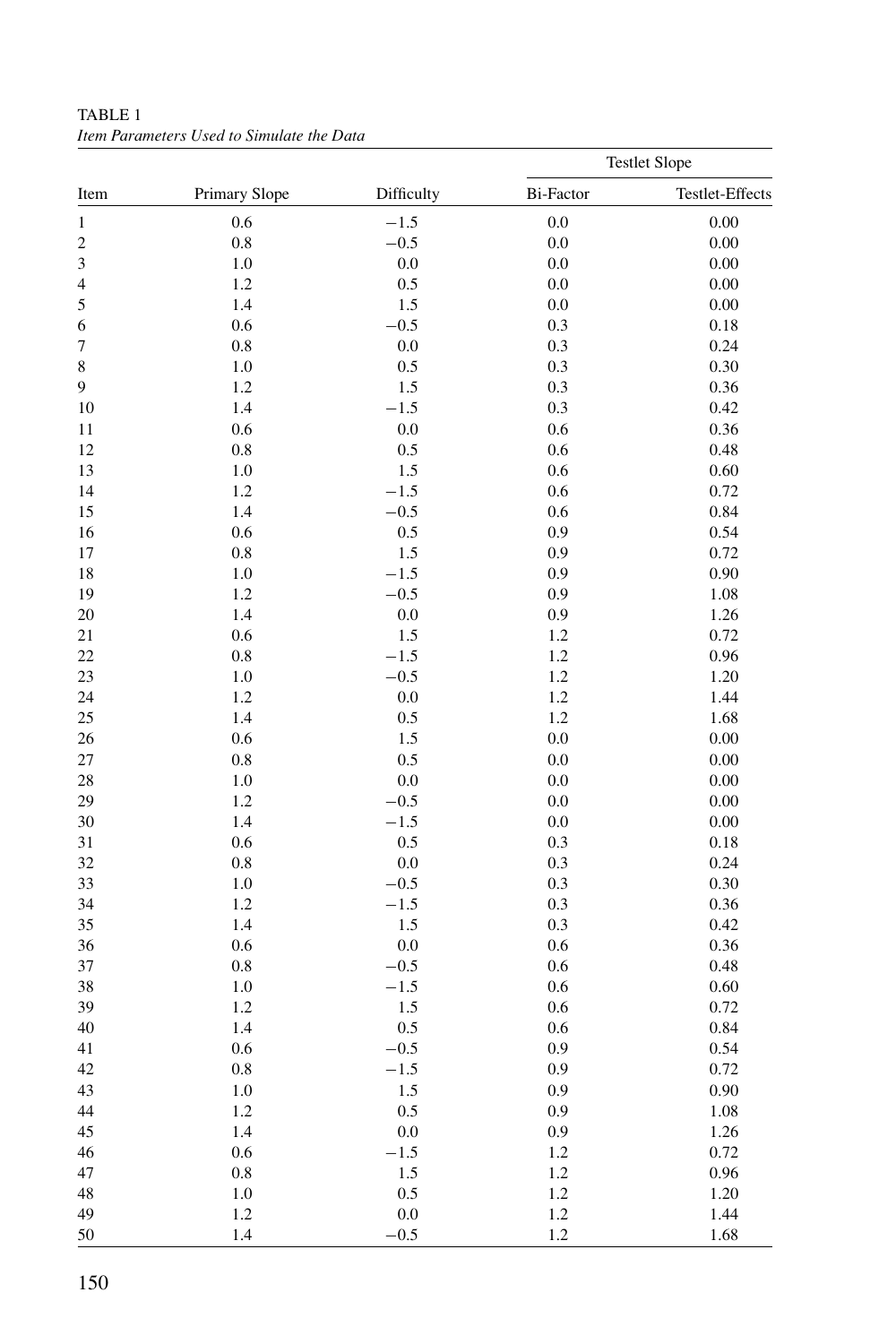The bi-factor model was estimated using TESTFACT. All items were free to load on the primary factor, and items from the same testlet were specified as loading on an additional secondary factor. The lower asymptote was fixed to .2. The maximum number of cycles was increased to 50, which generally led to a maximum change of .01 between the last two iterations. For item estimation, 19 quadrature points were used for each trait in the 25-item tests and 9 quadrature points were used for each trait in the 50-item tests, with default priors applied to the slopes. The score of interest in this context was the primary trait, estimated in TESTFACT using EAP scoring with a normal prior and nine quadrature points.

The independent-items model was also estimated using TESTFACT, using the same options, but with all items loading only on the primary factor.

The testlet-effects model was estimated using WinBUGS (Spiegelhalter, Thomas, Best, & Lunn, 2003). The model was specified in terms of Equation (4) because it could be easily transformed to the parameters in Equation (1) for comparisons. The prior distributions for the primary and testlet traits were each standard normal and limited to the interval (−5, 5). The primary slope and testlet coefficient each had a log-normal prior with a mean of zero and a precision of .25 (*SD* of 2). The prior for the item difficulties was  $N(0, 2)$ , limited to the interval  $(-4, 4)$ . Initial trait values and item difficulties were all set to zero; initial slope values were set to one. For consistency with the bi-factor and unidimensional models, the lower asymptotes were fixed to .2. The first 1,000 iterations were treated as the burn-in and were discarded; this was conservative and convergence generally appeared to be reached in 200–300 iterations. Estimates were obtained from the mean of the next 2,000 iterations. Because of the time needed to run this procedure, only the first 50 replications were run for each condition.

PARSCALE (Muraki & Bock, 2003) was used for the testlet-as-polytomous-item model. The item scores in each testlet were summed and the sum was treated as a single item using the generalized partial credit model (Muraki, 1992). Default priors were applied to the slopes and step parameters, and the POSTERIOR option was used to adjust the scaling such that the estimated posterior distribution had a mean of zero and *SD* of one. The default 30 quadrature points were used. As with the other three models, traits were estimated using EAP scoring and a standard normal prior.

TESTFACT and PARSCALE use MML procedures; to avoid possible confounding of model with estimation method, the bi-factor, unidimensional, and testlet-aspolytomous-item models could have been specified in WinBUGS. However, one of the purposes of this paper was to compare these models as they are commonly used in practice. The MML procedures in TESTFACT and PARSCALE require a small fraction of the time that MCMC procedures require to run, and they require a far lower level of user knowledge, so these software packages are in widespread use. Similarly, one could write a program to estimate the testlet-effects model using MML (see Glas, Wainer, & Bradlow, 2000 for an example), but WinBUGS or self-programmed MCMC procedures are more commonly used.

#### *Results*

*Model fit.* Because the testlet-effects model is nested within the bi-factor model (see Equations  $(1)$ – $(4)$ ) and the independent-items model is nested within the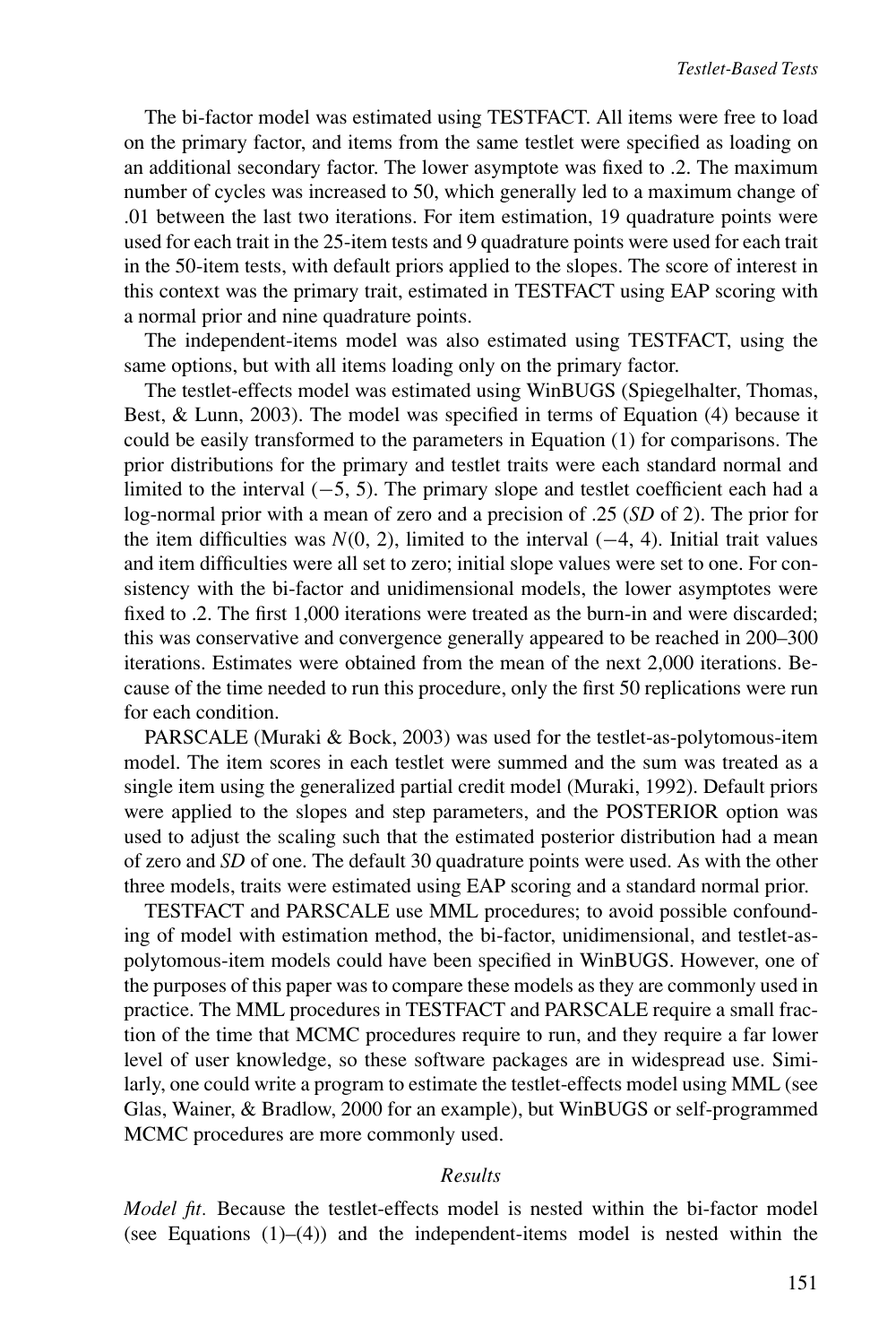testlet-effects model, the significance of the difference in −2 log-likelihood can be tested with a  $\chi^2$ -difference test<sup>1</sup> (du Toit, 2003, pp. 587–588). TESTFACT provides the marginal −2 log-likelihood, the probability of the data averaged over the trait distribution. One advantage of using the marginal likelihood is that it does not depend on the accuracy of the trait estimates; studies with item-level fit measures for unidimensional items have shown that using trait estimates changes the distribution of the fit index (Orlando & Thissen, 2000; Orlando & Thissen, 2003; Stone, 2000; Stone, 2003; Stone & Hansen, 2000). Given that the testlet traits are each based on only five items and thus are likely to be unstable, their use might be particularly problematic. Marginalizing over the trait distribution avoids using these trait estimates. The deviance statistic reported in WinBUGS is *not* marginalized over the trait distribution, so the marginal −2 log-likelihood for the testlet-effects model was calculated separately, using a routine written in SAS. To avoid differences due to the number of quadrature points or to rounding differences in the algorithm, this procedure was also used for the bi-factor and independent-items model; in trial runs using the quadratures used by TESTFACT, the results were nearly identical to those reported in the software output. Quadrature points from −3 to 3 at intervals of .5 were used for each trait. For each examinee, the probability of the testlet response pattern was found for each combination of the primary trait and the testlet trait, then marginalized across the testlet trait distribution. The probability of the complete response pattern was then found at each quadrature of the primary trait, and marginalized across the primary trait distribution. The model marginal −2 log-likelihood was then calculated as the negative of twice the sum, over examinees, of the natural logs of these likelihoods. Fit was calculated only for the first 50 replications within each condition because of the extensive time involved; this was adequate to give a picture of whether the models fit as expected, and the purpose was not to estimate exact Type I error rates or power, which would have required many more replications. The fit of the testlets-aspolytomous-items model was not compared to the fit of the other models. Even if an index appropriate for comparing nonnested models such as the Akaike Information Criterion (AIC) were used, the comparison would not be meaningful because, for the testlets-as-polytomous-items model, the likelihood would have to be computed for the summed testlet score, not the individual items.

As expected, the more complex model fit better than the constrained models, but this difference was most often not significant when the data were generated using the constrained model. The only unexpected result was when the data were generated by the independent-items model and there were 50 items; the testlet-effects model always fit the data significantly better in this condition. The ratio of the likelihoods was quite close, .9996 on average, yet the difference was statistically significant. This suggests there may be some problems in using this index with large numbers of items. With this exception, the more complex model fit better than the constrained model when the data were generated with a more complex model but not when the data were generated by the more constrained model.

*Accuracy of trait estimates.* Before comparing the trait estimates, if needed the item and trait parameters for each replication were scaled such that the estimated population posterior distribution for the primary trait had a mean of zero and *SD* of one.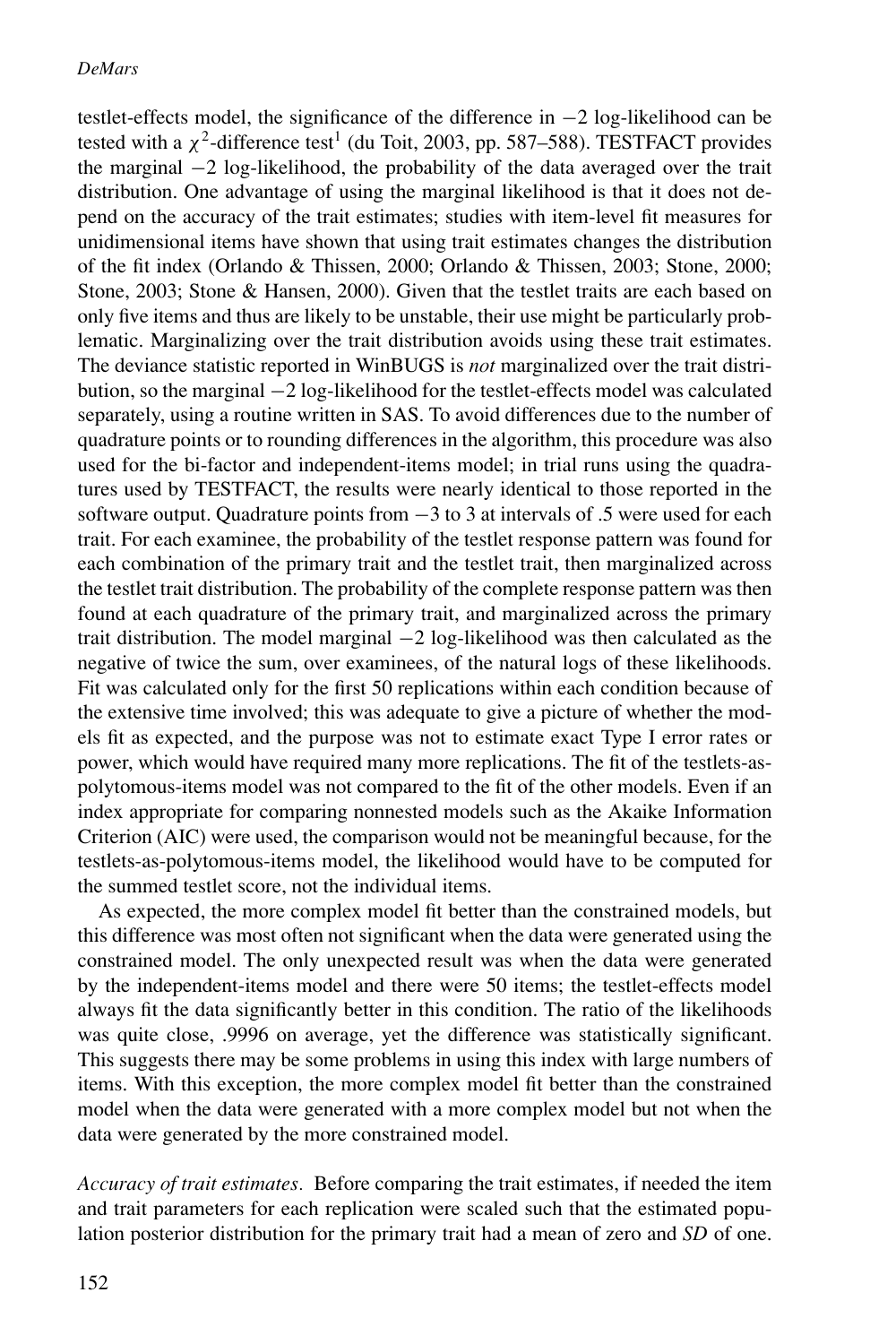This rescaling was based on the estimated posterior distribution, *not* on the distribution of the estimated scores. The mean of the estimated traits is approximately equal to the mean of the posterior trait distribution, but the *SD* of the estimated scores underestimates the *SD* of the trait distribution, because the EAP scores are biased toward the mean (du Toit, 2003, p. 607). Rescaling such that the posterior distribution had a mean of zero and *SD* of one was done within the PARSCALE routine for the testlets-as-polytomous-items model by choosing the POSTERIOR option. In the MCMC routine used for the testlet-effects model, setting the prior distribution of the primary trait to a *SD* of one also resulted in an estimated posterior distribution with a *SD* of one. For the 25-item tests the posterior distribution also seemed to be scaled to these constants in TESTFACT as well; the same was not true for the 50-item tests, where the posterior *SD* was generally greater than one. The sum of the variance of the estimated traits and the average error variance equals the variance of the posterior distribution printed after the last iteration in the TESTFACT output, so this sum was used in rescaling the items and primary traits. For consistency, rescaling was applied to all models, though the constants were virtually zero and one in all conditions except for the 50-item tests estimated with the bi-factor and independent-items models.

For each simulee, within each condition, bias was calculated using the typical definition of the mean difference across the 100 replications (50 replications for the testlet-effects model) between the estimated primary trait and the true primary  $\theta$  used to generate the data. RMSE for each simulee was calculated as the square root of the average squared difference between the estimated and true primary  $\theta$ . These values would be expected to vary as a function of  $\theta$ , so they are plotted across the  $\theta$  distribution in Figures 1 and 2 for the conditions in which the data were simulated using the bi-factor model and 25 items. The same patterns held in the other conditions, except where noted. In the middle ranges of  $\theta$ , bias and RMSE were nearly equal regardless of the estimation model. At the extreme ends, where bias and RMSE were greater in general, they were greater for the testlet-as-polytomous-item model than for the other models, likely because the slight loss of information from using this model gave the prior distribution greater weight. These patterns were similar for the conditions where the data were generated with the other models (not shown to save space, available on request) and for the 50-item tests, except that for the 50-item tests, at high levels of  $\theta$  the testlet-as-polytomous-item model did not yield greater bias and RMSE than the other models. As would be expected, the RMSE and the absolute value of bias were lower when there were 50 items instead of 25. RMSE was slightly but consistently lower when the data were generated with the independent-items model. This same information was averaged across the primary  $\theta$  and displayed in Table 2. Only the mean RMSE and not the mean bias is not shown because in all conditions bias at one end balanced bias at the other and the mean bias was virtually zero.

Because RMSE is the deviation around the true value of the parameter, it includes the effects of bias. The deviation around the expected value does not include the bias. The *SD* around the average estimated  $\theta$  is shown in Figure 3, again for the conditions in which the data were simulated using the bi-factor model and 25 items. These average estimates spanned a narrower range than the true  $\theta$ s because the extreme values were biased inward. The *SD*s were fairly stable across the range of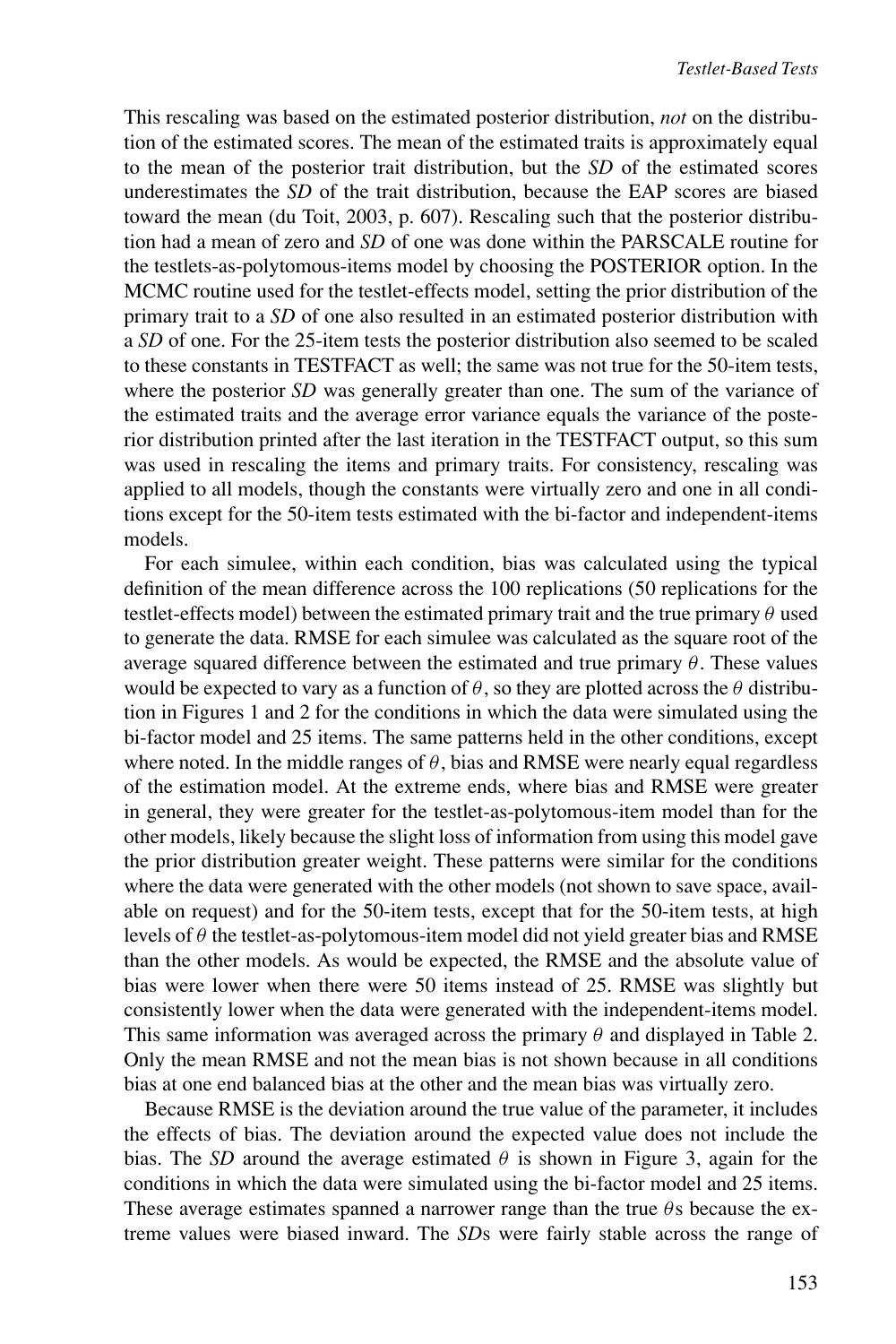

FIGURE 1. *Bias for the primary* θ*, for the 25-item test with the data generated using the bi-factor model.*

estimated θ. Without the prior distribution, the *SD*s would have been higher at the extremes, but the prior distribution had a larger effect at the extremes, and as there was no variance in the prior this decreased the variance in the estimated abilities.

*Reliability and estimated reliability.* One definition of reliability in the classical test theory is the squared correlation between the estimated and true scores. The true  $\theta$ s were known because the data were simulated. The correlation was calculated within each replication and averaged over replications, with the results reported in Table 3. Within the same simulation model and test length, these reliabilities were very similar regardless of the model used to estimate the primary  $\theta$ ; reliability was very slightly lower for the polytomous model due to a small loss of information from ignoring the exact pattern of item responses within the testlet (as suggested by Wainer & Wang, 2000; Zenisky, Hambleton, & Sireci, 2002). Comparing the different datagenerating models, reliability was higher for the independent-items model because the testlet  $\theta$  added additional error from the perspective of estimating the primary  $\theta$ . This is consistent with the finding of smaller RMSE for this model in Table 2.

Usually the true  $\theta$ s are not known and reliability must be estimated. In IRT, where the standard error is not constant across examinees, marginal reliability can be estimated as  $1 - (s_e^2/s_T^2)$ , where  $s_e$  is the average standard error and  $s_T$  is the estimated *SD* of the population distribution (the sum of the variance of the EAP scores and the error variance). This reliability estimate is labeled the empirical reliability in TESTFACT (du Toit, 2003, p. 34). Again, this parallels classical test theory, except that *s*<sup>e</sup> is not a constant across examinees. These reliability estimates are also reported in Table 3. When the data were generated using the bi-factor or testlet-effects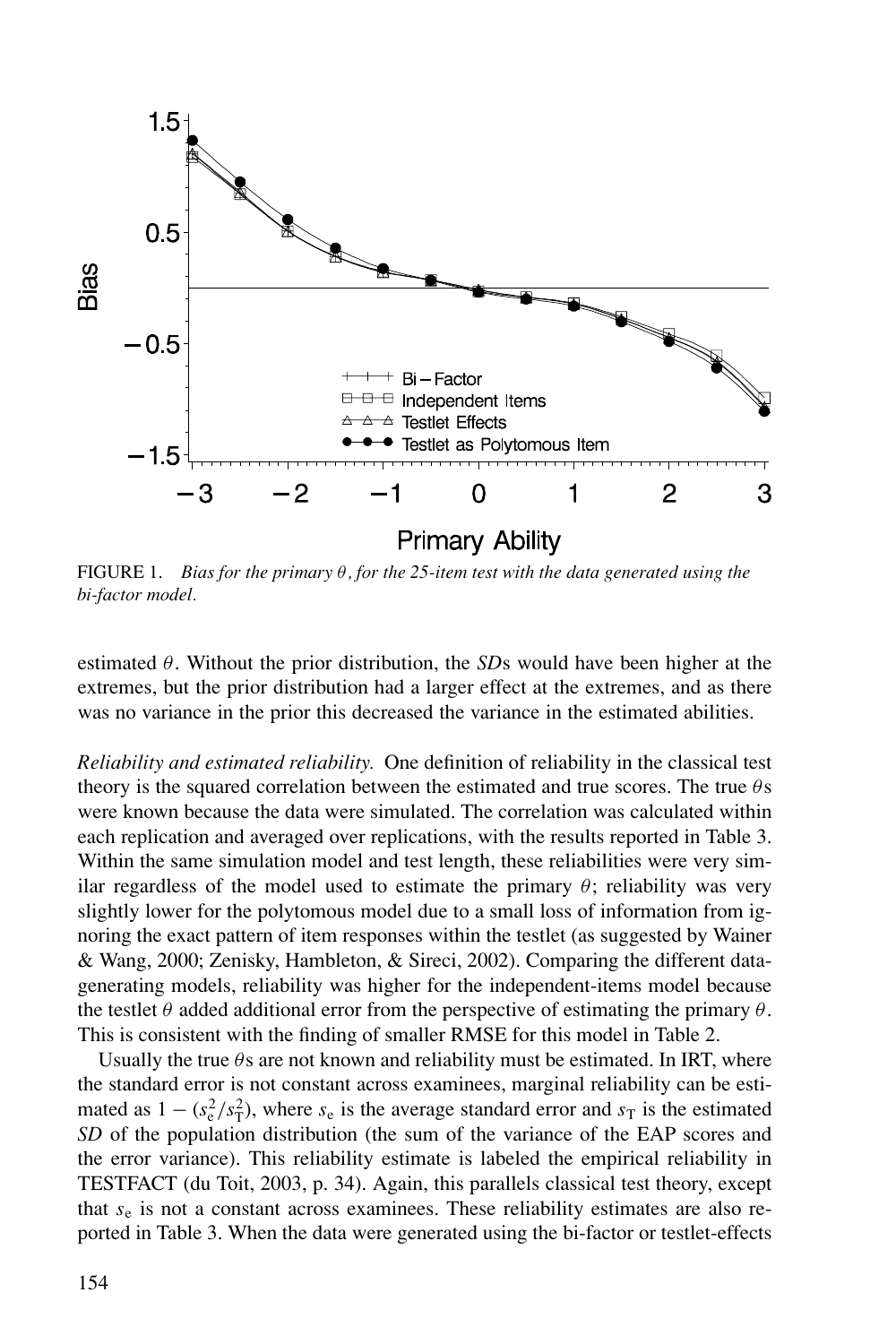

FIGURE 2. *RMSE for the primary* θ*, for the 25-item test with the data generated using the bi-factor model.*

model, the reliability estimates were higher when the scores were estimated using the independent-items model. These scores were not truly more reliable. Rather, the independent-items model overestimated the reliability of the scores when the data were generated by the bi-factor or testlet-effects model. These scores appeared to be more precise than they really were.

*Accuracy of estimated item parameters.* Differences in the item parameters matter not only because they can impact the trait scores but also because they may be used

|                    |                         |           | Data Simulation Model |                   |
|--------------------|-------------------------|-----------|-----------------------|-------------------|
| <b>Test Length</b> | <b>Estimation Model</b> | Bi-Factor | Testlet-Effects       | Independent Items |
| 25                 |                         |           |                       |                   |
|                    | Bi-Factor               | .21       | .22                   | .17               |
|                    | Testlet-Effects         | .21       | .22                   | .16               |
|                    | Independent Items       | .23       | .23                   | .17               |
|                    | Polytomous Items        | .25       | .24                   | .19               |
| 50                 |                         |           |                       |                   |
|                    | Bi-Factor               | .13       | .13                   | .10               |
|                    | Testlet-Effects         | .12       | .12                   | .09               |
|                    | Independent Items       | .14       | .14                   | .10               |
|                    | Polytomous Items        | .14       | .14                   | .11               |

TABLE 2 *Mean RMSE of the Primary* θ *Scores*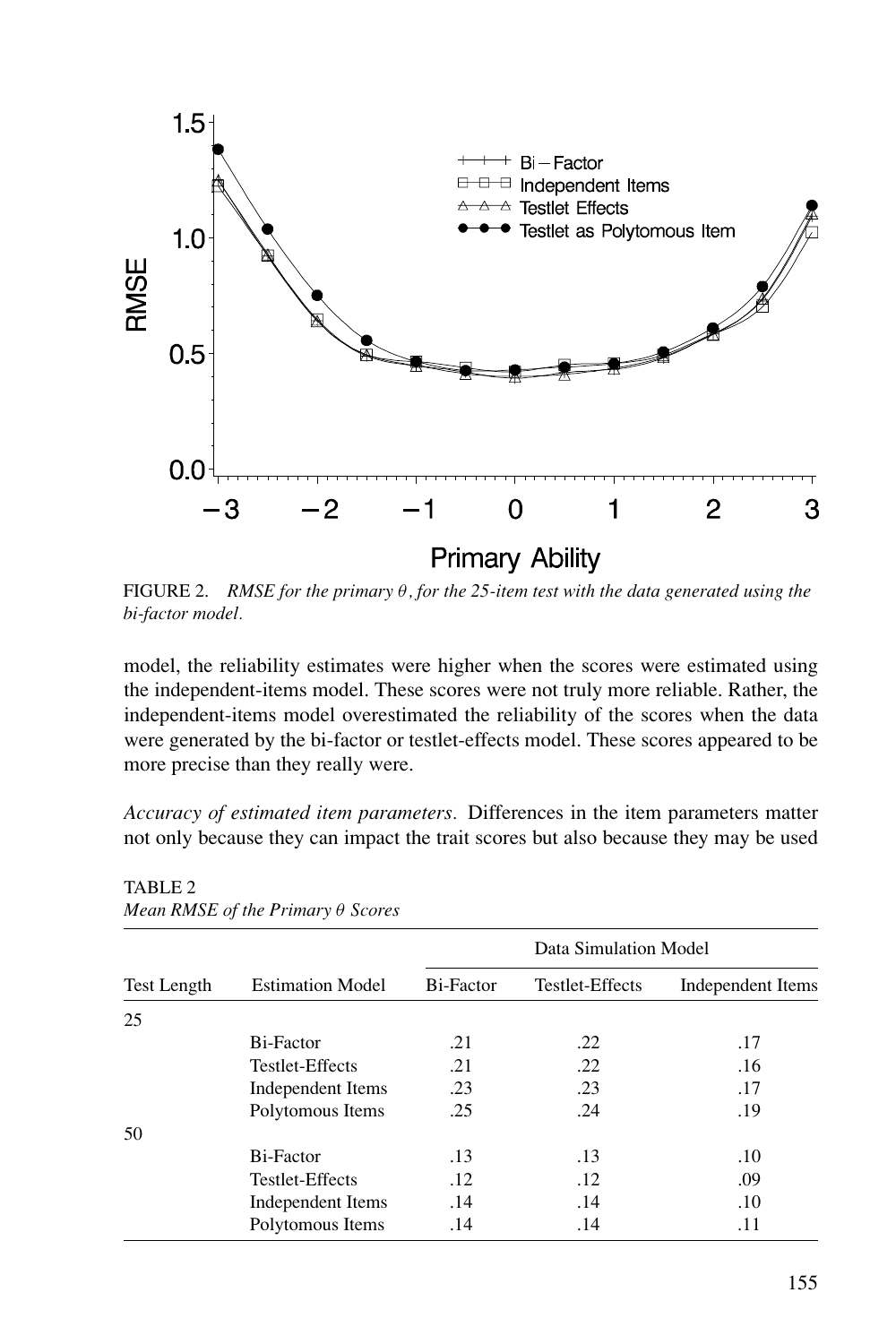

FIGURE 3. *SD of the estimated primary* θ*, for the 25-item test with the data generated using the bi-factor model.*

to equate test forms or to select items for a test form. Because the testlet-effects and independent-items models are of the same form as the bi-factor model, with additional constraints, the item parameters from these models can be reasonably compared. The testlets-as-polytomous-items model is of a different form and so it will not be included in these comparisons.

TABLE 3

|                    |                         |            | Data Simulation Model |                   |
|--------------------|-------------------------|------------|-----------------------|-------------------|
| <b>Test Length</b> | <b>Estimation Model</b> | Bi-Factor  | Testlet-Effects       | Independent Items |
| 25                 |                         |            |                       |                   |
|                    | Bi-Factor               | .792, .795 | .787, .790            | .837, .845        |
|                    | Testlet-Effects         | .792, .793 | .791, .788            | .846, .843        |
|                    | Independent Items       | .775, .827 | .773, .823            | .837, .846        |
|                    | Polytomous Items        | .761, .765 | .762, .765            | .817, .824        |
| 50                 |                         |            |                       |                   |
|                    | Bi-Factor               | .873, .883 | .871, .880            | .898, .913        |
|                    | Testlet-Effects         | .882, .882 | .881, .879            | .915, .912        |
|                    | Independent Items       | .864, .901 | .862, .899            | .898, .915        |
|                    | Polytomous Items        | .860, .866 | .861, .867            | .892, .903        |

*Mean Squared Correlation Between True Primary* θ *and Estimated Primary* θ*, and Model-Based Estimated Reliability of the Primary* θ *Scores*

*Note*. The first value in each cell is the mean correlation between true and estimated scores, and the second value is the model-based reliability estimate.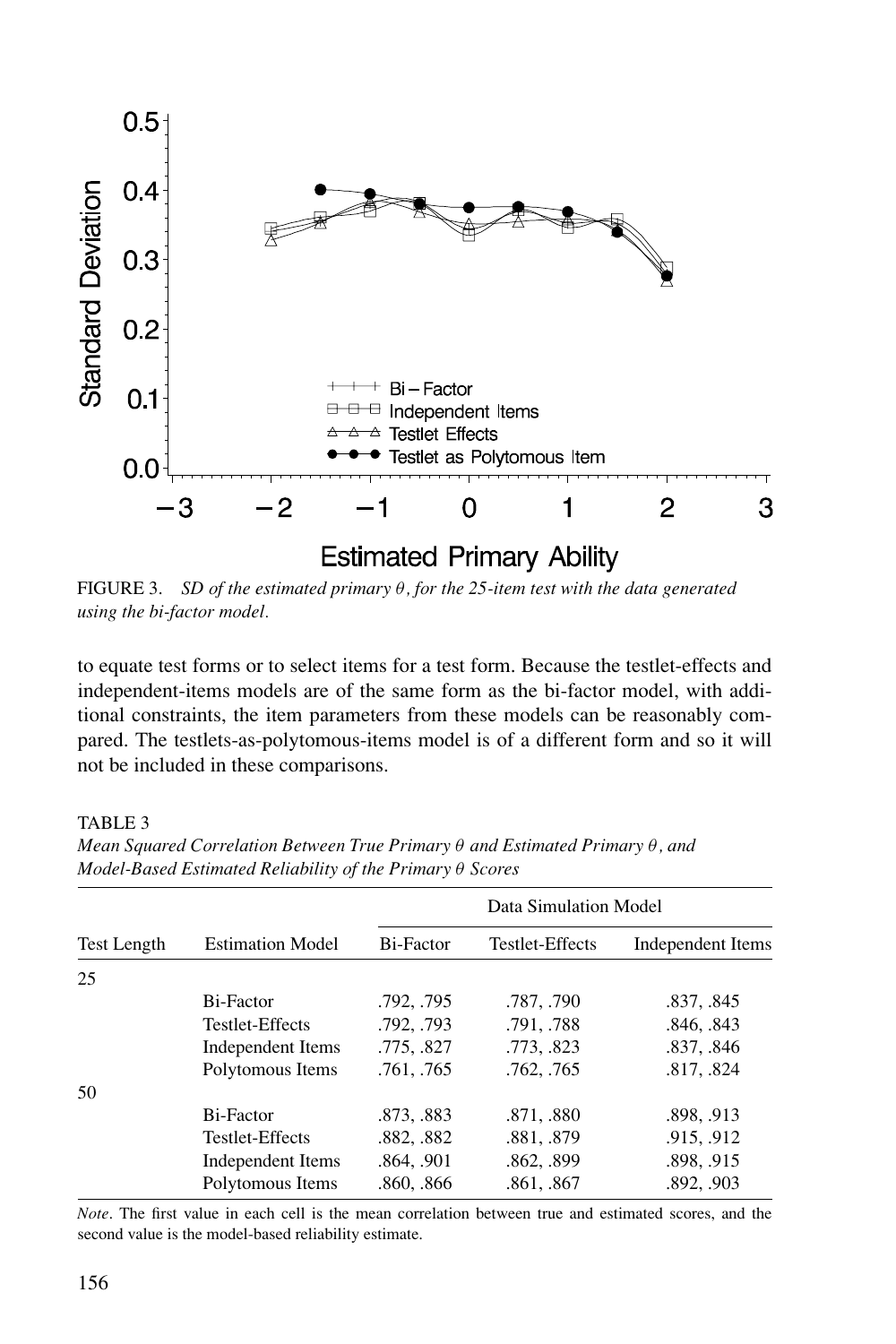Table 4 shows the mean difference between the estimated and true parameters and RMSE for item difficulties, in the conditions where the data followed the bi-factor model. Because the bias was averaged over items within each testlet, bias toward the mean would be compensated for; only bias consistently in the same direction would appear in the mean difference. Within each condition, results are broken down by the size of the testlet slope for the bi-factor model or the testlet coefficient for the testleteffects model (the coefficient  $\alpha_{\varphi(i)}$  in Equation (4), which is multiplied by the primary slope to obtain the testlet slope in Equation (1)). None of the estimation models led to consistent under- or over-estimation of the item difficulties, though the RMSE was larger for the independent items when the testlet slope was large, and larger for the bifactor model when the testlet slope was zero. The same pattern was seen in Table 5 where the data were generated using the testlet-effects model. Finally, in Table 6 where the data were generated using the independent-items model, the RMSE was greatest for the bi-factor model.

Mean differences and RMSE for the slopes in the direction of the primary trait are shown in Tables 7–9. Unlike the item difficulties, the slopes were consistently underestimated by the independent-items model when the data were generated with the bi-factor or testlet-effects models. The extent of the underestimation increased as the testlet slope increased. The testlet-effects model, when used with data that followed the bi-factor model, overestimated the slopes slightly and had increased RMSE when the testlet slope was large. In contrast, the bias and RMSE for the bifactor model, when used with data that followed the testlet-effects model, was no larger and was sometimes smaller than that of the testlet-effects model. When the data were generated by the independent-items model, using the bi-factor or testleteffects models for estimation led to a small positive bias, and the bi-factor model increased the RMSE of the slopes.

#### **Real Data Example**

In the simulation study, data were generated to fit at least one of the models. Real data generally will not fit any of the models as well. This second study is an example showing how the model fit, primary trait estimates, standard errors/reliability, and item parameters compare when the four models are used with two real data sets.

## *Method*

*Instrument.* The data sets used in this study were from the Programme for International Student Assessment 2000 (PISA 2000) public release data set (Organization for Economic Cooperation and Development, 2002). Selected math and reading tests were utilized for this study.

The items on the math test came from Booklet 1. There were 15 items: two 2-item testlets, two 3-item testlets, one 4-item testlet, and one independent item. Each item was scored right or wrong.

The items on the reading test came from Booklet 7 of the PISA 2000 data set. In the PISA study, three types of reading items were used: retrieving information, interpreting texts, and reflection and evaluation. The PISA technical report (Adams & Wu,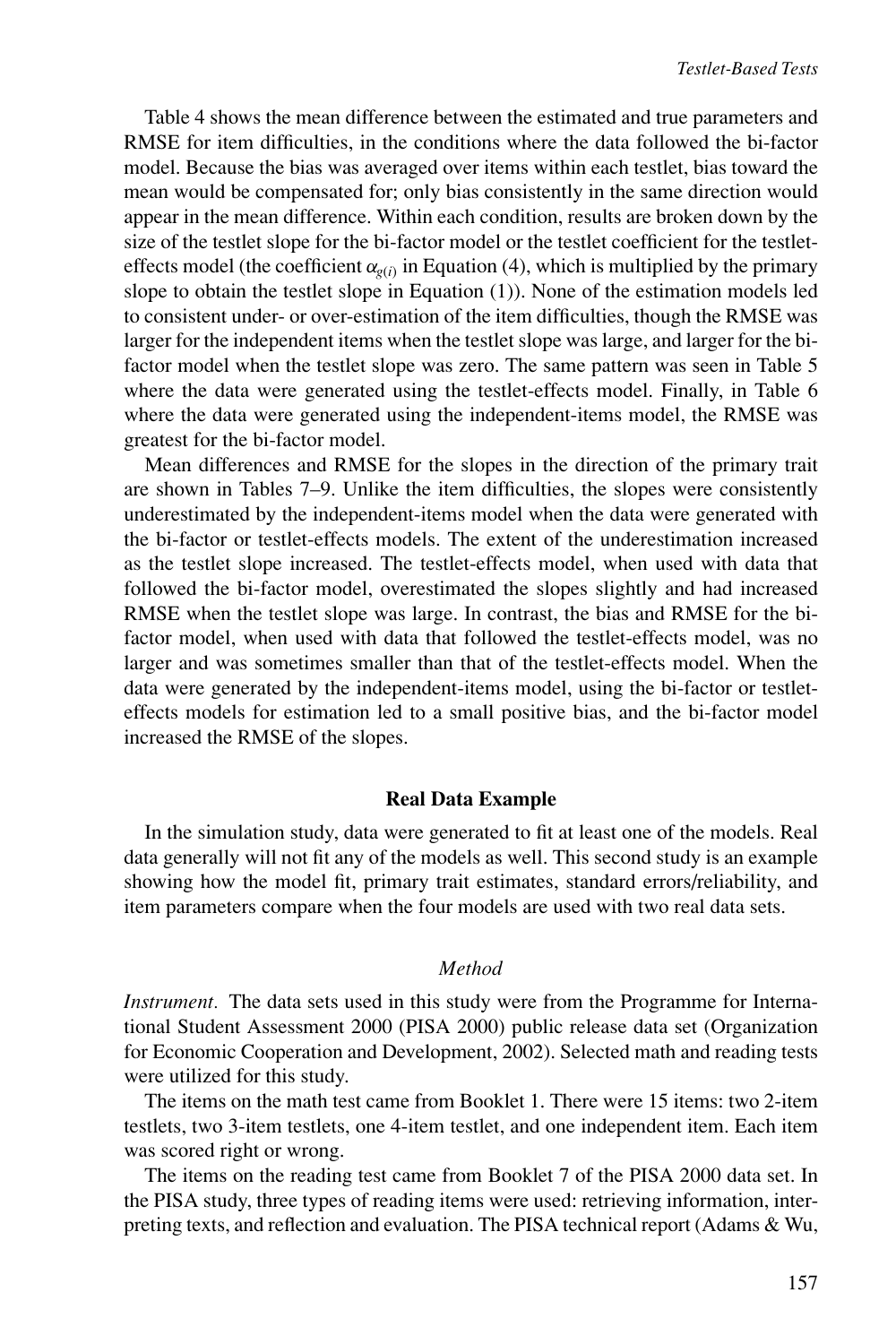| $\mathcal{M} = \mathcal{M} = \mathcal{M}$ |                              |                        | $\label{eq:main} \begin{minipage}{0.99\textwidth} \begin{minipage}{0.99\textwidth} \begin{itemize} \textbf{1} & \textbf{1} & \textbf{1} & \textbf{1} & \textbf{1} & \textbf{1} & \textbf{1} & \textbf{1} & \textbf{1} & \textbf{1} & \textbf{1} & \textbf{1} & \textbf{1} & \textbf{1} & \textbf{1} & \textbf{1} & \textbf{1} & \textbf{1} & \textbf{1} & \textbf{1} & \textbf{1} & \textbf{1} & \textbf{1} & \textbf{1} & \textbf{1} & \text$ |                   |                     |                                           |                                        |         |                                           |                                                                   |                                        |
|-------------------------------------------|------------------------------|------------------------|------------------------------------------------------------------------------------------------------------------------------------------------------------------------------------------------------------------------------------------------------------------------------------------------------------------------------------------------------------------------------------------------------------------------------------------------|-------------------|---------------------|-------------------------------------------|----------------------------------------|---------|-------------------------------------------|-------------------------------------------------------------------|----------------------------------------|
|                                           |                              |                        |                                                                                                                                                                                                                                                                                                                                                                                                                                                |                   |                     | Testlet Slope                             |                                        |         |                                           |                                                                   |                                        |
|                                           |                              |                        | $\circ$                                                                                                                                                                                                                                                                                                                                                                                                                                        |                   | $\ddot{3}$          |                                           | $\ddot{\circ}$                         |         | $\ddot{\theta}$                           |                                                                   | 1.2                                    |
|                                           | Test Length Estimation Model | <b>VID<sup>a</sup></b> | <b>RMSE</b>                                                                                                                                                                                                                                                                                                                                                                                                                                    | ЯD                | <b>RMSE</b>         | g                                         | <b>RMSE</b>                            | g       | $\frac{RMSE}{R}$                          | SIN                                                               | <b>RMSE</b>                            |
| 25                                        |                              |                        |                                                                                                                                                                                                                                                                                                                                                                                                                                                |                   |                     |                                           |                                        |         |                                           |                                                                   |                                        |
|                                           | Bi-Factor                    |                        |                                                                                                                                                                                                                                                                                                                                                                                                                                                |                   |                     |                                           |                                        |         |                                           |                                                                   |                                        |
|                                           | Testlet-Effects              |                        | $\ddot{z}$ is $\ddot{z}$                                                                                                                                                                                                                                                                                                                                                                                                                       | 885               | $\Xi \; \Xi \; \Xi$ | $\frac{8}{1}$ $\frac{3}{1}$ $\frac{8}{1}$ | $\frac{13}{11}$ $\frac{17}{11}$        | इ इं इं |                                           | s s s                                                             | $\vec{a}$ $\vec{c}$ $\vec{a}$          |
|                                           | Independent Items            | $-0.3$<br>$-0.2$       |                                                                                                                                                                                                                                                                                                                                                                                                                                                |                   |                     |                                           |                                        |         | $\ddot{a}$ $\ddot{a}$ $\ddot{b}$          |                                                                   |                                        |
| $50\,$                                    |                              |                        |                                                                                                                                                                                                                                                                                                                                                                                                                                                |                   |                     |                                           |                                        |         |                                           |                                                                   |                                        |
|                                           | Bi-Factor                    |                        |                                                                                                                                                                                                                                                                                                                                                                                                                                                |                   |                     |                                           |                                        |         |                                           |                                                                   |                                        |
|                                           | Testlet-Effects              | $-33$<br>$-35$         | 158.1                                                                                                                                                                                                                                                                                                                                                                                                                                          | $\frac{1}{2}$ 8.8 | $\Xi \Xi \Xi$       | $\frac{5}{1}$ 88.                         | $\begin{array}{c} 13 \\ 1 \end{array}$ | ಕ್ತ ಕ್ಷ | $\frac{1}{4}$ $\frac{1}{2}$ $\frac{1}{2}$ | $\overline{a}$ , $\overline{a}$ , $\overline{a}$ , $\overline{a}$ | $\Xi \stackrel{\sim}{\Xi} \mathcal{S}$ |
|                                           | Independent Items            |                        |                                                                                                                                                                                                                                                                                                                                                                                                                                                |                   |                     |                                           |                                        |         |                                           |                                                                   |                                        |
| <sup>a</sup> Mean difference.             |                              |                        |                                                                                                                                                                                                                                                                                                                                                                                                                                                |                   |                     |                                           |                                        |         |                                           |                                                                   |                                        |

TABLE 4<br>Mean Difference Between True and Estimated Item Difficulties and RMSE, Data Generated with the Bi-Factor Model<br>-Mean Difference Between True and Estimated Item Difficulties and RMSE, Data Generated with the Bi-Factor Model TABLE 4

aMean difference.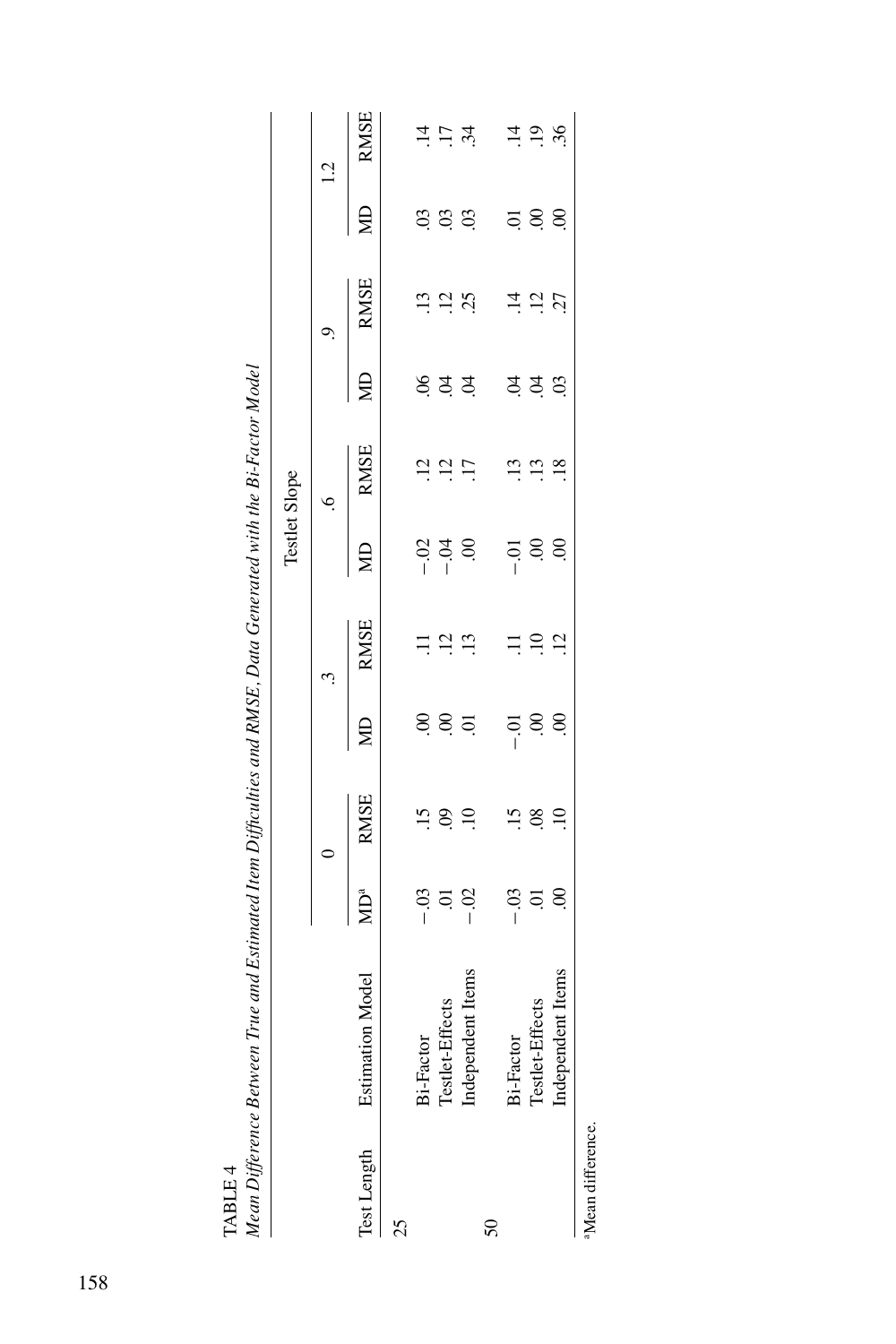| $\mathcal{L} = \mathcal{L} = \mathcal{L} = \mathcal{L} = \mathcal{L} = \mathcal{L} = \mathcal{L} = \mathcal{L} = \mathcal{L} = \mathcal{L} = \mathcal{L} = \mathcal{L} = \mathcal{L} = \mathcal{L} = \mathcal{L} = \mathcal{L} = \mathcal{L} = \mathcal{L} = \mathcal{L} = \mathcal{L} = \mathcal{L} = \mathcal{L} = \mathcal{L} = \mathcal{L} = \mathcal{L} = \mathcal{L} = \mathcal{L} = \mathcal{L} = \mathcal{L} = \mathcal{L} = \mathcal{L} = \mathcal$ |                              |                               |                        |                                           |                                           |                               |                                                             |                  |                          |                |                                         |
|--------------------------------------------------------------------------------------------------------------------------------------------------------------------------------------------------------------------------------------------------------------------------------------------------------------------------------------------------------------------------------------------------------------------------------------------------------------|------------------------------|-------------------------------|------------------------|-------------------------------------------|-------------------------------------------|-------------------------------|-------------------------------------------------------------|------------------|--------------------------|----------------|-----------------------------------------|
|                                                                                                                                                                                                                                                                                                                                                                                                                                                              |                              |                               |                        |                                           |                                           | <b>Testlet Coefficient</b>    |                                                             |                  |                          |                |                                         |
|                                                                                                                                                                                                                                                                                                                                                                                                                                                              |                              |                               |                        |                                           | Ċ,                                        |                               | $\circ$                                                     |                  | c,                       |                | $\frac{1}{2}$                           |
|                                                                                                                                                                                                                                                                                                                                                                                                                                                              | Test Length Estimation Model | gи                            | <b>RMSE</b>            | ЯD                                        | <b>RMSE</b>                               | g                             | <b>RMSE</b>                                                 | Ş                | <b>RMSE</b>              | Ê              | <b>RMSE</b>                             |
| 25                                                                                                                                                                                                                                                                                                                                                                                                                                                           |                              |                               |                        |                                           |                                           |                               |                                                             |                  |                          |                |                                         |
|                                                                                                                                                                                                                                                                                                                                                                                                                                                              | Bi-Factor                    |                               |                        |                                           |                                           |                               | $\ddot{5}$                                                  |                  |                          |                |                                         |
|                                                                                                                                                                                                                                                                                                                                                                                                                                                              | Testlet-Effects              | 3<br>3<br>3<br>5<br>3         | $\frac{14}{1}$         | $\frac{5}{1}$ 5 8                         | $\frac{1}{2}$ $\frac{8}{4}$ $\frac{4}{4}$ | $\frac{3}{1}$ 8 $\frac{3}{1}$ | Ξ                                                           | S S S            | $\Xi$ $\Xi$              | $\frac{3}{2}$  | $\ddot{u} \ddot{u} \ddot{u}$            |
|                                                                                                                                                                                                                                                                                                                                                                                                                                                              | Independent Items            |                               | $\ddot{0}$             |                                           |                                           |                               | $\overline{.18}$                                            |                  | 23                       | $\tilde{z}$    |                                         |
| $50\,$                                                                                                                                                                                                                                                                                                                                                                                                                                                       |                              |                               |                        |                                           |                                           |                               |                                                             |                  |                          |                |                                         |
|                                                                                                                                                                                                                                                                                                                                                                                                                                                              | <b>Bi-Factor</b>             |                               |                        |                                           |                                           |                               |                                                             |                  |                          |                |                                         |
|                                                                                                                                                                                                                                                                                                                                                                                                                                                              | Testlet-Effects              | $-33$<br>$-1$<br>$-1$<br>$-1$ | $\vec{a}$ is $\vec{c}$ | $\frac{5}{1}$ $\frac{5}{1}$ $\frac{8}{1}$ | $\ddot{a}$ as $\ddot{a}$                  | $\frac{5}{1}$ 5.8             | $\begin{array}{c}\n\ldots \\ \vdots \\ \vdots\n\end{array}$ | ਤ ਤੋਂ <u>ਨ</u> ੰ | $\vec{v} \equiv \vec{v}$ | 88             |                                         |
|                                                                                                                                                                                                                                                                                                                                                                                                                                                              | Independent Items            |                               |                        |                                           |                                           |                               |                                                             |                  |                          | $\overline{5}$ | $\begin{array}{c} 25 \\ 21 \end{array}$ |
|                                                                                                                                                                                                                                                                                                                                                                                                                                                              |                              |                               |                        |                                           |                                           |                               |                                                             |                  |                          |                |                                         |

Mean Difference Between True and Estimated Item Difficulties and RMSE, Data Generated with the Testlet-Effects Model Mean Difference Between True and Estimated Item Difficulties and RMSE, Data Generated with the Testlet-Effects Model TABLE 5 TABLE 5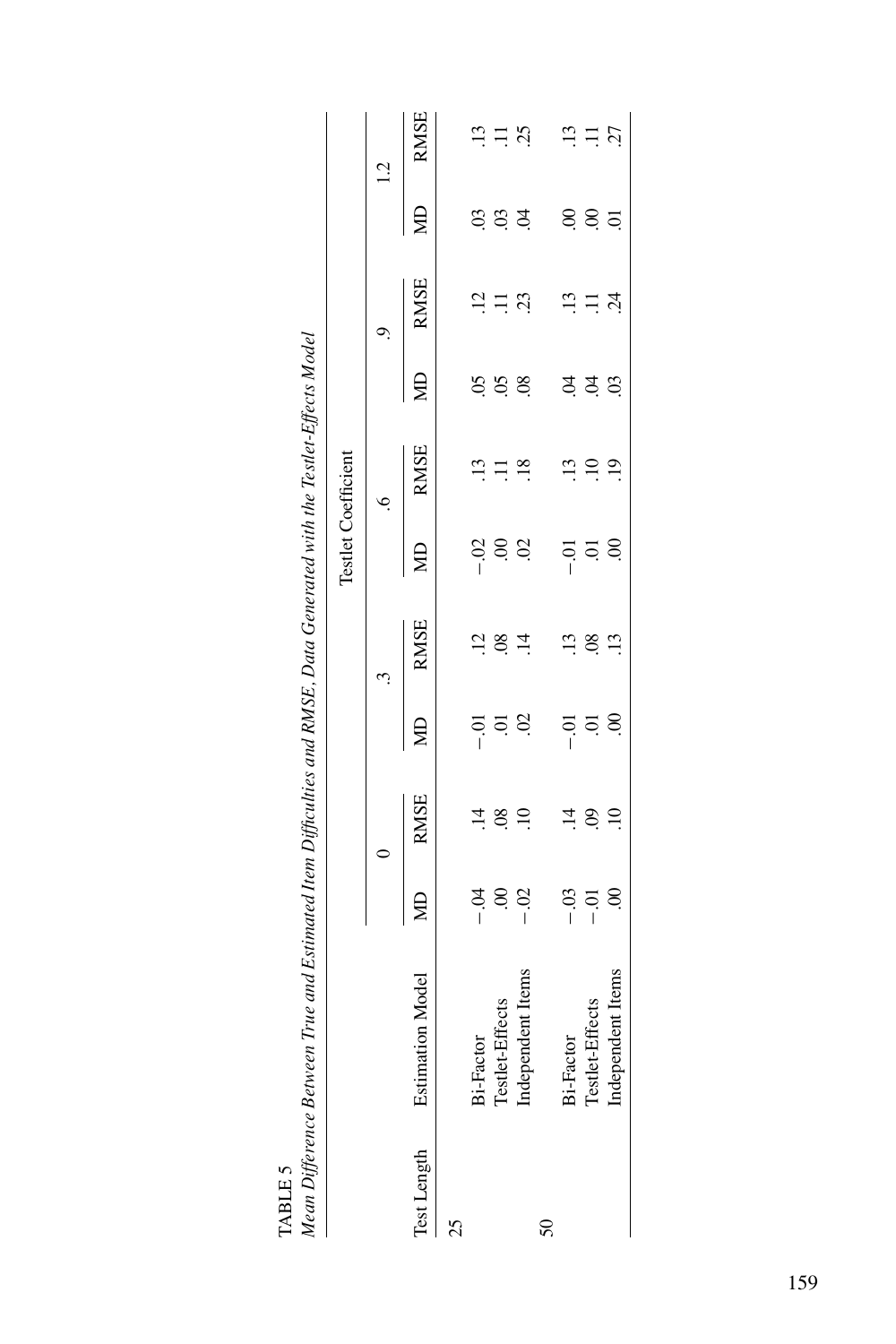TABLE 6

| <b>Test Length</b> | <b>Estimation Model</b> | MD     | <b>RMSE</b> |
|--------------------|-------------------------|--------|-------------|
| 25                 |                         |        |             |
|                    | Bi-Factor               | $-.03$ | .14         |
|                    | Testlet-Effects         | .00    | .08         |
|                    | Independent Items       | $-.01$ | .09         |
| 50                 |                         |        |             |
|                    | Bi-Factor               | $-.01$ | .15         |
|                    | Testlet-Effects         | .00    | .09         |
|                    | Independent Items       | .01    | .10         |

*Mean Difference Between True and Estimated Item Difficulties and RMSE, Data Generated with the Independent-Items Model*

2002, p. 153) reported a correlation of .97 between the retrieving and interpreting factors, so for the current study both types of items were treated as a unidimensional construct; the reflection and evaluation items were not used because the model would have been much more complex if they were included: two correlated primary traits, each with multiple testlet traits. This left 40 items in 14 testlets: 8 two-item testlets, 3 three-item testlets, and 3 five-item testlets. In the PISA database manual, 38 of these items were scored right or wrong while the scoring for two items allowed for partial credit. For the current study, the partial credit scores were coded as incorrect so that dichotomous IRT models could be used.

*Participants.* For each test, 5,000 examinees were randomly selected from among those who *completed* the selected test booklet. Students who left items blank at the end of the test were considered noncompleters and were not eligible for selection for the current study, but students who omitted items in the middle of the test were eligible for selection. Items omitted in the middle of the test were scored as incorrect.

*Estimation.* The models were estimated using the same software programs and options as were used for the simulation study.

*Local-dependence due to testlets.* DIMTEST (Stout, Douglas, Junker, & Roussos, 1999) was used to test for essential unidimensionality; if the tests were unidimensional then there would be no significant testlet factors. In DIMTEST, a group of items possibly measuring a secondary dimension is designated the assessment test. Another group of items of similar difficulty is reserved to correct for bias, and examinees are grouped by their scores on the remaining items, called the partitioning test. Information on calculating the test statistic can be found in the DIMTEST manual. For the present study, the items from one testlet that accounted for the greatest proportion of variance in the bi-factor analysis were used as the assessment test. For both the reading and math tests, Stout's *T* was statistically significant ( $p < .0001$ ), indicating the tests were not essentially unidimensional.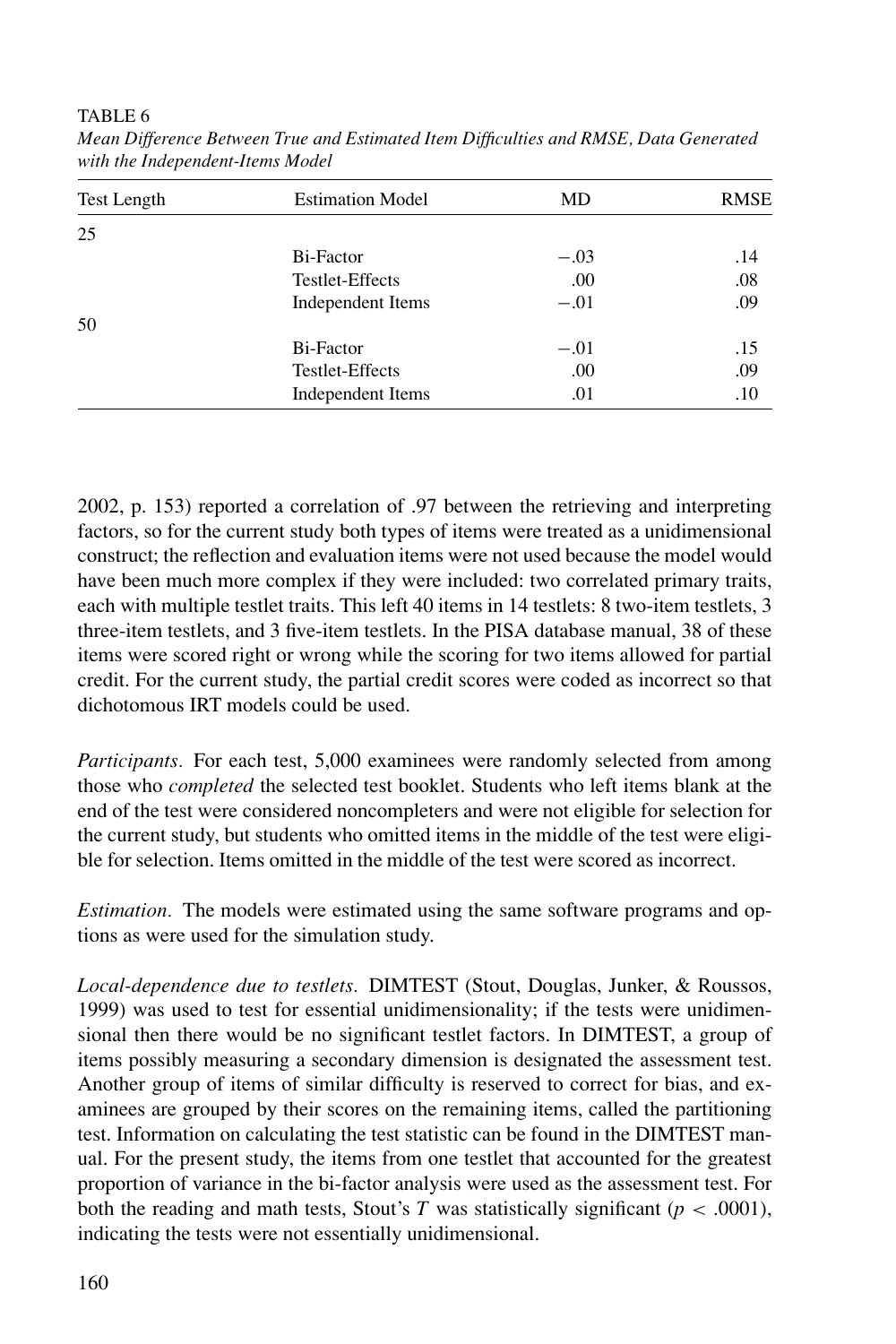|                        | ואוכמות הקון כרבות בסבואבבות דו ווכ מוות באותותובמ אחסה את האוצר. המונח הבווכו אות היות הידי מרוח וומסת והסמכו |                |                                       |                                           |                          |                |                                           |                 |                                          |                 |                                                   |
|------------------------|----------------------------------------------------------------------------------------------------------------|----------------|---------------------------------------|-------------------------------------------|--------------------------|----------------|-------------------------------------------|-----------------|------------------------------------------|-----------------|---------------------------------------------------|
|                        |                                                                                                                |                |                                       |                                           |                          |                | Testlet Slope                             |                 |                                          |                 |                                                   |
|                        |                                                                                                                |                |                                       |                                           | $\ddot{\phantom{0}}$     |                | $\ddot{\circ}$                            |                 |                                          | 1.2             |                                                   |
| Test Length Estimation | Model                                                                                                          | $\overline{B}$ | RMSE                                  | ξ                                         | RMSE                     |                | MD RMSE                                   |                 | MD RMSE                                  |                 | MD RMSE                                           |
| 25                     |                                                                                                                |                |                                       |                                           |                          |                |                                           |                 |                                          |                 |                                                   |
|                        | Bi-Factor                                                                                                      |                |                                       |                                           |                          |                |                                           |                 |                                          |                 |                                                   |
|                        |                                                                                                                |                | $\ddot{=} \ddot{=} \ddot{=} \ddot{=}$ | $\frac{1}{2}$ $\frac{1}{2}$ $\frac{1}{2}$ | $\vec{w} \times \vec{w}$ |                | $\frac{3}{2}$ $\frac{3}{2}$ $\frac{6}{5}$ | $-0.5$<br>$-17$ |                                          |                 | $\frac{1}{2} \cdot \frac{1}{2} \cdot \frac{1}{2}$ |
|                        | Testlet-Effects<br>Independent Items                                                                           | 6.560          |                                       |                                           |                          | $884$<br>$-12$ |                                           |                 | $\frac{12}{1} \frac{8}{10} \frac{1}{10}$ | 6.89            |                                                   |
| 50                     |                                                                                                                |                |                                       |                                           |                          |                |                                           |                 |                                          |                 |                                                   |
|                        | Bi-Factor                                                                                                      |                |                                       |                                           |                          |                |                                           |                 |                                          |                 |                                                   |
|                        | Testlet-Effects                                                                                                | 8880           | $\Xi \equiv \Xi$                      | $\frac{5}{1}$ $\frac{8}{1}$               | $\Xi \equiv \Xi$         | $-15$<br>$-15$ | $\frac{3}{2}$ $\frac{3}{2}$ $\frac{1}{2}$ | $-32$<br>$-33$  | $\frac{2}{3}$ $\frac{2}{3}$              | $-0.8$<br>$-31$ | $\frac{1}{2}$ $\frac{9}{2}$ $\frac{3}{2}$         |
|                        | Independent Items                                                                                              |                |                                       |                                           |                          |                |                                           |                 |                                          |                 |                                                   |

TABLE 7<br>Mean Difference Between True and Estimated Slopes and RMSE, Data Generated with the Bi-Factor Model Mean Difference Between True and Estimated Slopes and RMSE, Data Generated with the Bi-Factor Model TABLE 7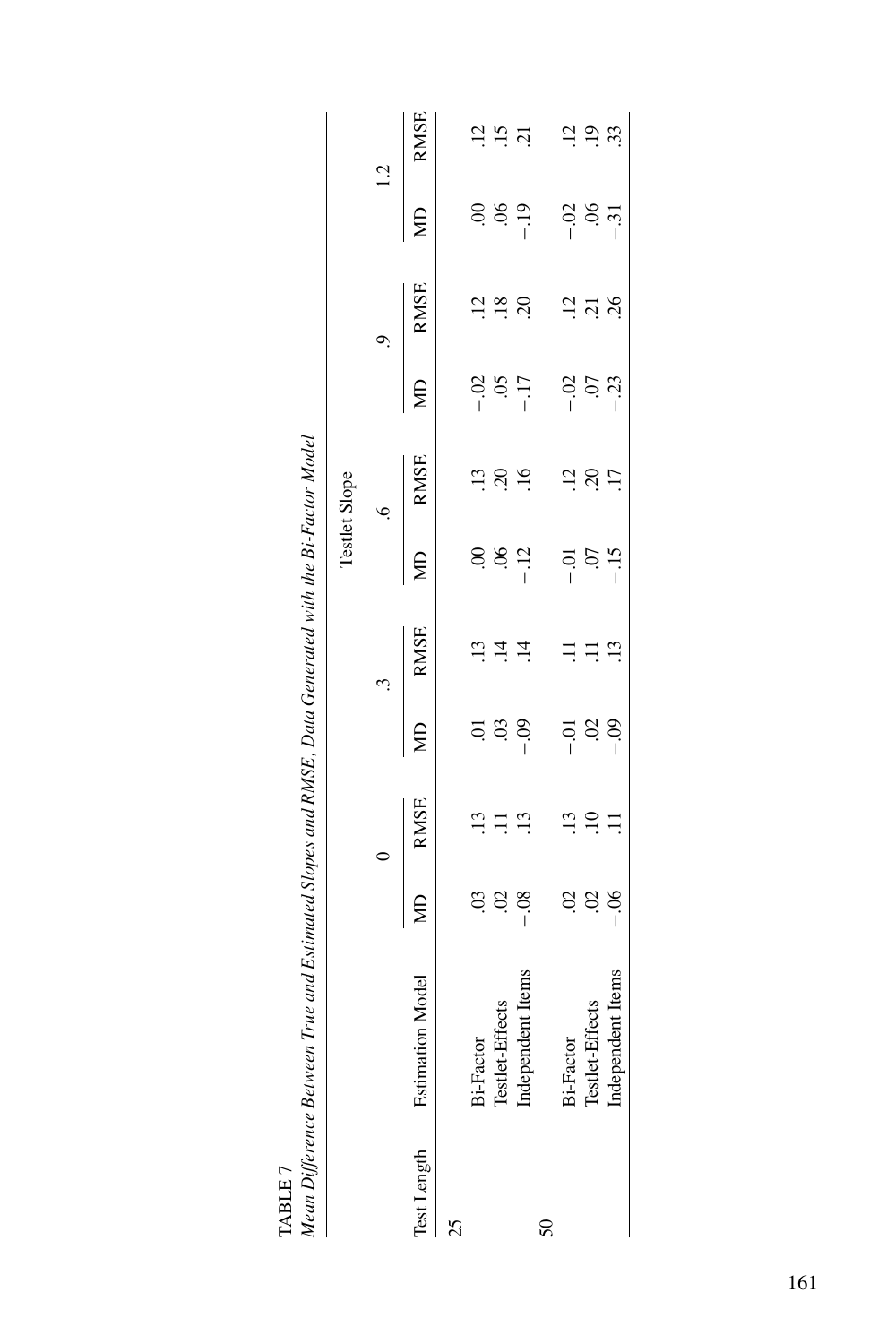|                 |                                                   |                                           |                                                   |                                           |                                           |                 | <b>Testlet Coefficient</b>     |                          |                                           |                      |                                        |
|-----------------|---------------------------------------------------|-------------------------------------------|---------------------------------------------------|-------------------------------------------|-------------------------------------------|-----------------|--------------------------------|--------------------------|-------------------------------------------|----------------------|----------------------------------------|
|                 |                                                   |                                           | $\overline{a}$                                    |                                           | $\ddot{\phantom{0}}$                      |                 | .<br>م                         |                          | c)                                        | 1.2                  |                                        |
|                 | Test Length Estimation Model                      | $\overline{\mathbb{E}}$                   | <b>RMSE</b>                                       | $\bigoplus$                               | <b>RMSE</b>                               |                 | <b>RMSE</b>                    | Ş                        | <b>RMSE</b>                               | $\overline{B}$       | <b>RMSE</b>                            |
| 25              |                                                   |                                           |                                                   |                                           |                                           |                 |                                |                          |                                           |                      |                                        |
|                 |                                                   |                                           |                                                   |                                           |                                           |                 |                                |                          |                                           |                      |                                        |
|                 | Bi-Factor<br>Testlet-Effects<br>Independent Items |                                           | $\begin{array}{c}\n\vdots \\ \hline\n\end{array}$ | $\frac{3}{2}$ $\frac{3}{2}$ $\frac{3}{2}$ | $\frac{3}{2}$ $\frac{1}{2}$ $\frac{4}{4}$ | 537             | $\frac{15}{1}$ $\frac{16}{18}$ | $-0.3$<br>$-0.2$<br>$-1$ |                                           |                      |                                        |
|                 |                                                   |                                           |                                                   |                                           |                                           |                 |                                |                          | $\frac{4}{1}$ $\frac{5}{1}$ $\frac{8}{1}$ | $-0.01$<br>$-0.23$   | $\therefore$ $\therefore$ $\therefore$ |
| $\overline{50}$ |                                                   |                                           |                                                   |                                           |                                           |                 |                                |                          |                                           |                      |                                        |
|                 | Bi-Factor                                         |                                           |                                                   |                                           |                                           |                 |                                |                          |                                           |                      |                                        |
|                 | Testlet-Effects                                   | $\frac{3}{2}$ $\frac{3}{2}$ $\frac{3}{2}$ | $\Xi \equiv \Xi$                                  | 88.8                                      | $\frac{1}{2}$ $\frac{1}{2}$ $\frac{1}{4}$ | $8.89$<br>$-16$ | $\vec{a}$ $\vec{a}$ $\vec{c}$  | $-0.35$                  | $\ddot{a}$ $\ddot{a}$ $\ddot{a}$          | ី<br>ខ្នែដំ<br>ខ្ញុំ | $\vec{a}$ is $\vec{c}$                 |
|                 | Independent Items                                 |                                           |                                                   |                                           |                                           |                 |                                |                          |                                           |                      |                                        |
|                 |                                                   |                                           |                                                   |                                           |                                           |                 |                                |                          |                                           |                      |                                        |

IADLE 0<br>Mean Difference Between True and Estimated Slopes and RMSE, Data Generated with the Testlet-Effects Model<br>. Mean Difference Between True and Estimated Slopes and RMSE, Data Generated with the Testlet-Effects Model TABLE 8 TABLE 8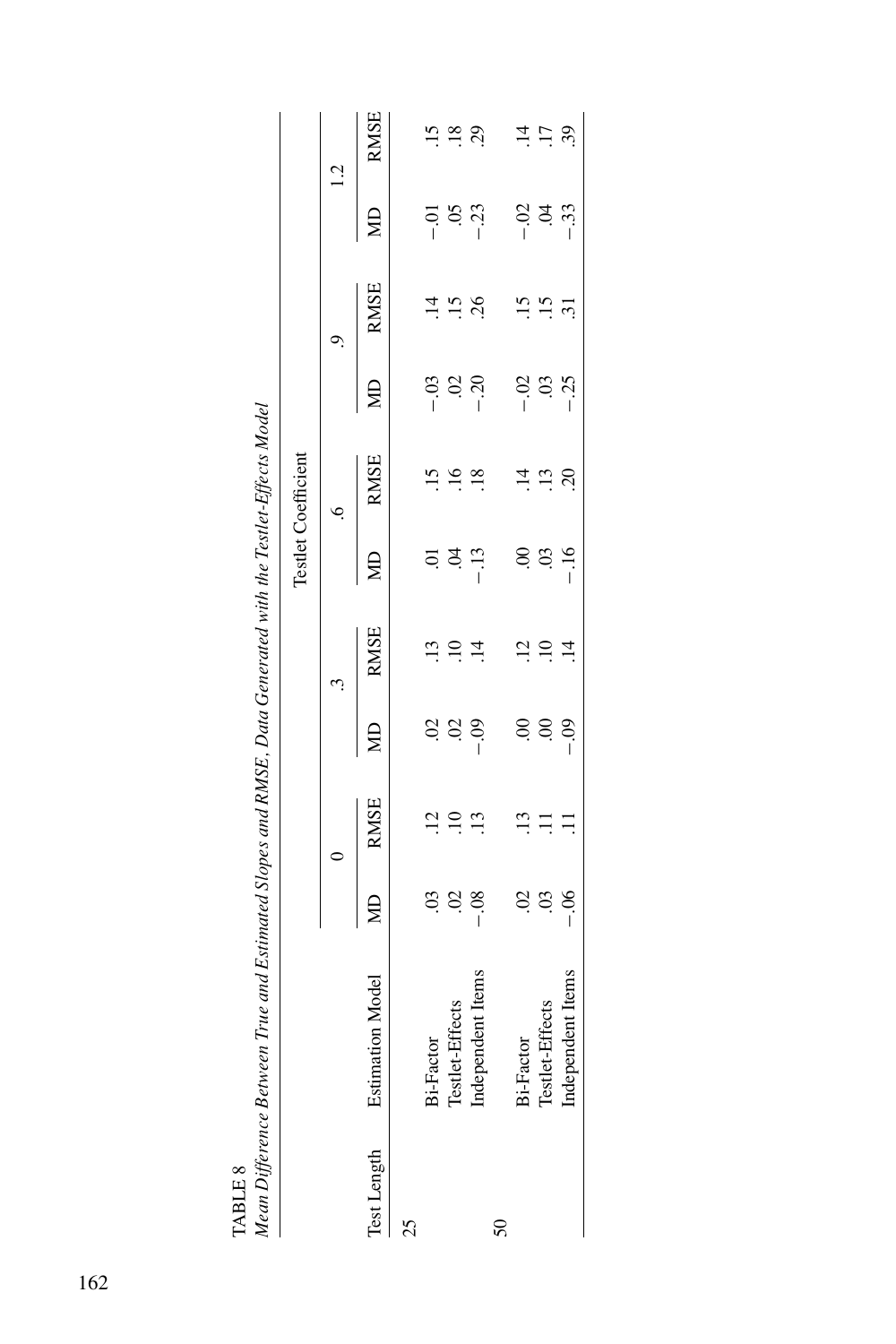TABLE 9

| <b>Test Length</b> | <b>Estimation Model</b> | MD     | <b>RMSE</b> |
|--------------------|-------------------------|--------|-------------|
| 25                 |                         |        |             |
|                    | Bi-Factor               | .04    | .14         |
|                    | Testlet-Effects         | .03    | .11         |
|                    | Independent Items       | .00    | .10         |
| 50                 |                         |        |             |
|                    | Bi-Factor               | .01    | .12         |
|                    | Testlet-Effects         | .03    | .10         |
|                    | Independent Items       | $-.04$ | .10         |

*Mean Difference Between True and Estimated Slopes and RMSE, Data Generated with the Independent-Items Model*

#### *Results*

Using the difference in −2 log-likelihood test described in the simulation study, for the math test the bi-factor model fit better than the testlet-effects model ( $\chi^2(9)$  = 670,  $p < .0001$ ), which in turn fit better than the independent-items model ( $\chi^2(5)$  = 103,  $p < .0001$ ). Similarly, for the reading test the bi-factor model fit better than the testlet-effects model ( $\chi^2(26) = 81$ ,  $p < .0001$ ), which in turn fit better than the independent-items model ( $\chi^2(14) = 1182$ ,  $p < .0001$ ).

Because real data were used and the true parameters were unknown, estimates from the different methods were compared to each other rather than to the true parameters. For the reading test, as for the 50-item simulated tests, the estimated posterior distribution of the primary trait in TESTFACT had a *SD* greater than one so the trait and item estimates were rescaled using the procedures described for the simulated data. The average correlations among traits and the average root mean square difference (RMSD) between the traits are shown in Table 10. The RMSD was calculated in the same way as the RMSE would be, except that it was based on the difference between two estimates instead of the difference between an estimate and a true value. The RMSD were averaged across traits, rather than graphed by ability as was done in Figures 1 and 2, because the number of pairs to be compared would have yielded multiple figures (or many lines within each figure). Differences were of course greater further away from the mean.

Correlations among the trait estimates from the different models were very high (at least .99). The average difference between trait estimates was nearly zero in all cases, so no model consistently overestimated or underestimated ability relative to the other models; this would be expected because each method scales the estimates such that the estimated posterior distribution has a mean of zero and *SD* of one. Therefore, the average differences were not displayed in the table. In math, the RMSD was somewhat smaller between the bi-factor model and the testlet-effects model, and it was largest between the independent-items and each of the other three models. In reading the bi-factor and independent-items model estimates had the smallest RMSD.

Reliability was estimated as described for the simulation study, as the ratio of the variance of the trait estimates (EAP scores) to the sum of this variance plus the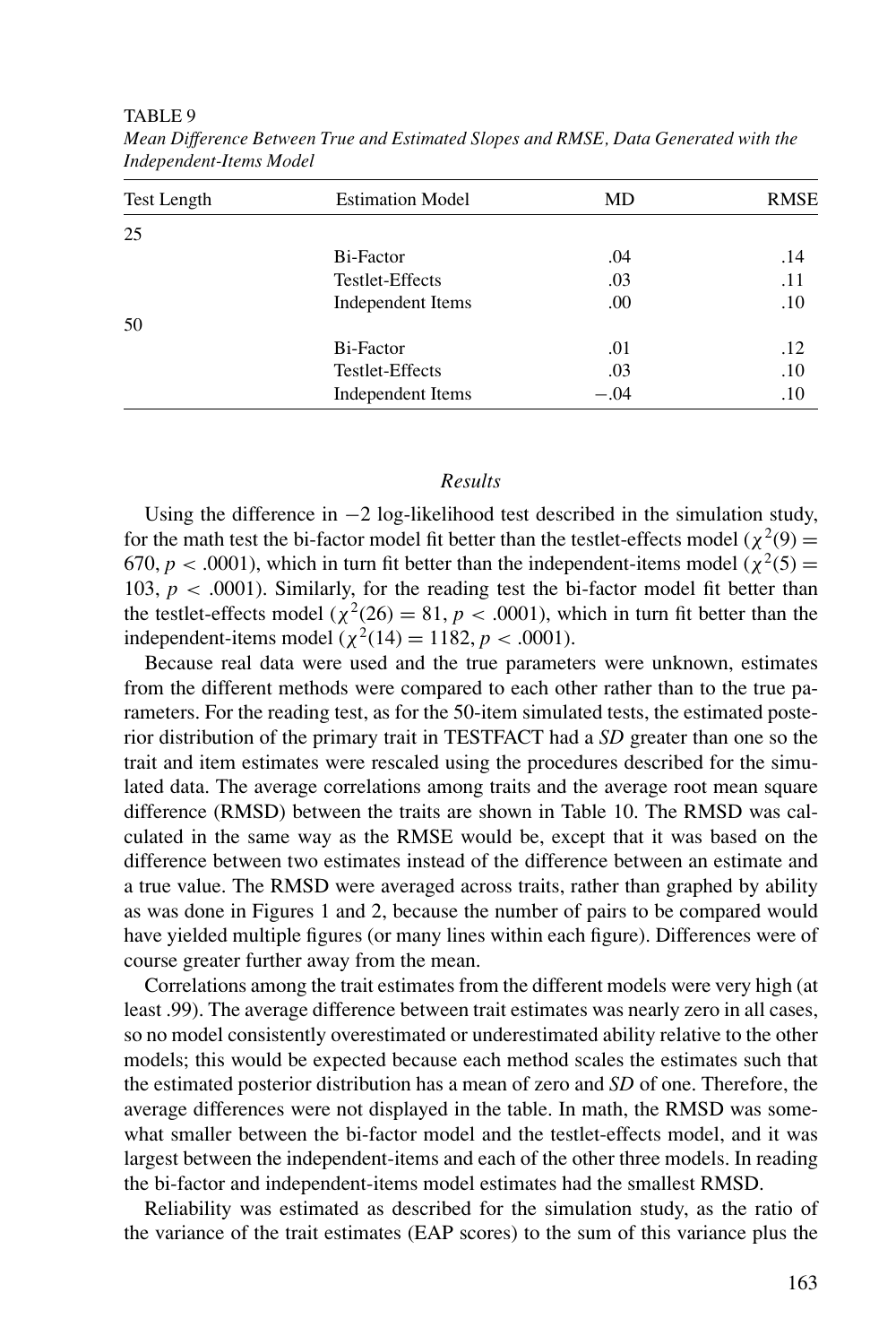|                                        | Correlation | <b>RMSD</b> |
|----------------------------------------|-------------|-------------|
| Math                                   |             |             |
| <b>Bi-Factor vs. Testlet Effects</b>   | .999        | .04         |
| Bi-Factor vs. Independent Items        | .992        | .12         |
| Bi-Factor vs. Polytomous Items         | .995        | .09         |
| Testlet Effects vs. Independent Items  | .990        | .13         |
| Testlet Effects vs. Polytomous Items   | .995        | .09         |
| Independent Items vs. Polytomous Items | .990        | .13         |
| Reading                                |             |             |
| Bi-Factor vs. Testlet Effects          | .995        | .09         |
| Bi-Factor vs. Independent Items        | .998        | .05         |
| Bi-Factor vs. Polytomous Items         | .991        | .12         |
| Testlet Effects vs. Independent Items  | .993        | .11         |
| Testlet Effects vs. Polytomous Items   | .996        | .08         |
| Independent Items vs. Polytomous Items | .990        | .14         |

TABLE 10 *Correlations Among* θ *Estimates and Root Mean Square Difference in* θ *Estimates*

average squared standard error, which is the *empirical reliability* in the TESTFACT output. The reliability estimates for math were .80 for the independent-items model and .75 for the other models. For reading, the estimates were .89 for the independentitems model and .87 for the other models. If the testlet effects are small, there should be little or no difference between the estimated reliability using the independentitems model and the estimated reliability using the other models. This seems to be the case for the reading test. If the testlet effects are large enough to make a difference in the reliability estimates, then the independent-items reliability is likely an overestimate, which appears to be the case for the math test.

Next, the item parameter estimates were compared. Table 11 shows the average difference and RMSD in item difficulty and for the item discriminations in the direction of the primary trait. The testlets-as-polytomous-items method was not included in these tables because the item parameters were not in a comparable form and cannot be transformed to a comparable form. The items had slightly higher difficulty estimates in the testlet-effects model, which means the items appeared easier (recall that the difficulty in Equation (1) is added, not subtracted, so higher difficulties indicate easier items). Item discriminations were lower for the independent-items model, as they were in the simulation study whenever there was nonindependence within the testlets.

Overall, the math test showed greater differences than the reading test between the independent-items model and the other models that explicitly took the testlet structure into account. These differences suggest that the nonindependence due to testlets was a larger problem on the math test. For the reading test, it made almost no difference which model was used, though there was a slight inflation in reliability and underestimation of item discrimination when the independent-items model was used.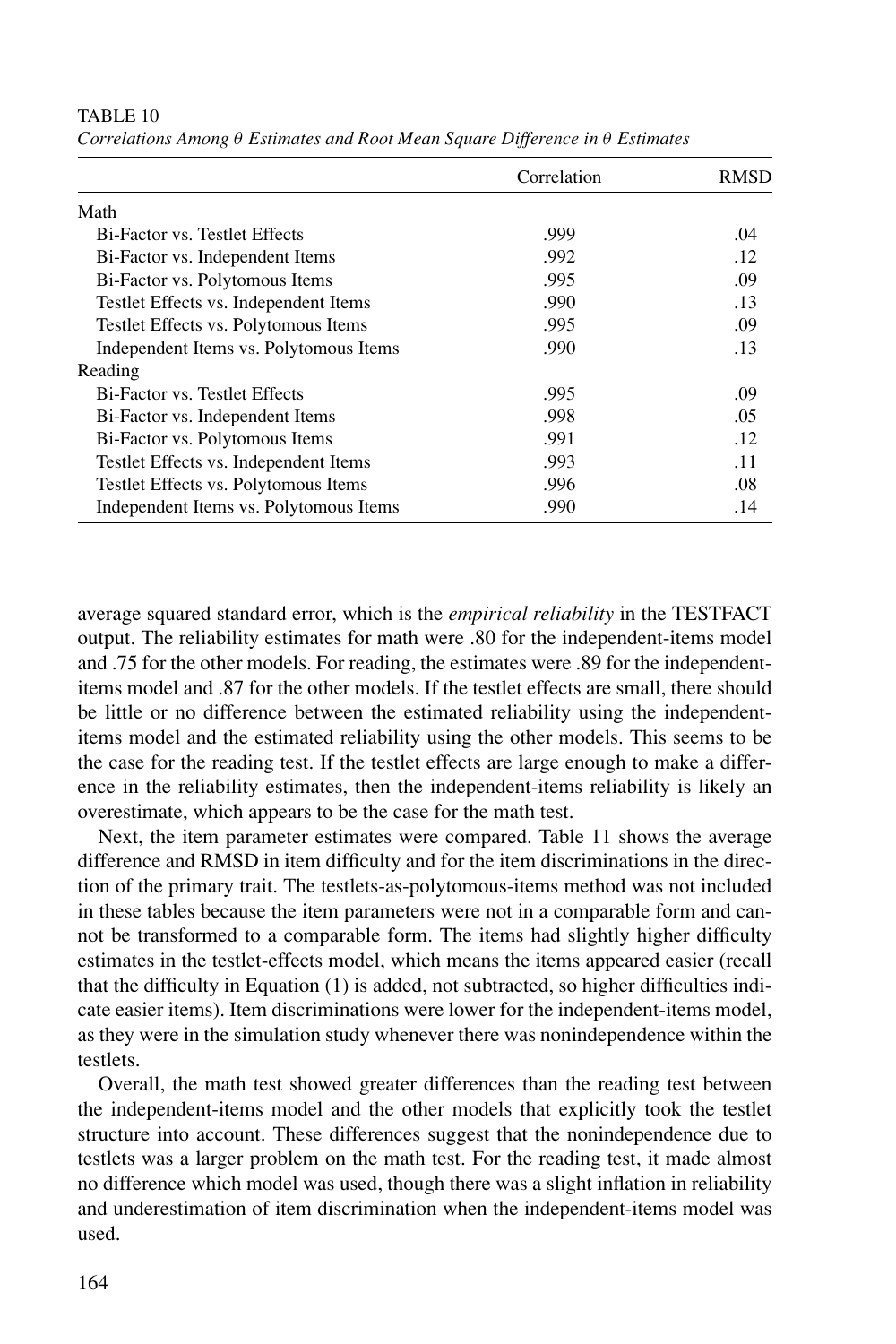|                                       |        | Difficulty  |                  | Slope       |
|---------------------------------------|--------|-------------|------------------|-------------|
|                                       | MD     | <b>RMSD</b> | MD               | <b>RMSD</b> |
| Math                                  |        |             |                  |             |
| <b>Bi-Factor vs. Testlet Effects</b>  | $-.07$ | .28         | .06              | .18         |
| Bi-Factor vs. Independent Items       | .01    | .46         | .19              | .39         |
| Testlet Effects vs. Independent Items | .08    | .33         | .13              | .27         |
| Reading                               |        |             |                  |             |
| <b>Bi-Factor vs. Testlet Effects</b>  | $-.01$ | .16         | .00 <sub>1</sub> | .10         |
| Bi-Factor vs. Independent Items       | .09    | .27         | .10              | .18         |
| Testlet Effects vs. Independent Items | .11    | .20         | .10              | .15         |

TABLE 11 *Mean Difference and Root Mean Square Difference in Item Parameter Estimates*

# **Discussion and Conclusions**

# *Trait Estimates*

Reliability is defined in classical test theory as the squared correlation between the true and observed scores. Using this definition for the simulated data where the true scores were known, the reliability of the four sets of estimated scores was similar (slightly lower for the testlet-as-polytomous-items estimation model). These reliabilities were lower than those when there were no testlet effects. Nonindependence of items within testlets decreased the reliability of trait estimates, regardless of which model was used to estimate the traits, because the testlet factor added random error. Examining the reliability estimates based on the mean standard error, the bi-factor, testlet-effects, and polytomous models accurately estimated this decrease in reliability while the independent-items model inflated the reliability estimate. For the real data, the reliability estimates were higher when the scores were estimated with the independent-items model, but given the simulation results it is reasonable to assume these reliability estimates were spuriously high.

For the simulated data, the RMSE was not consistently higher for any estimation model in the middle ranges of ability. At the lower end of the trait range, the testletas-polytomous-item model had the larger bias and RMSE, likely due to the loss of information when the items were summed within each testlet. For the real data, correlations among the trait estimates from different models were very high though the RMSDs showed that the estimates for individuals were not precisely identical.

If the focus is on estimated  $\theta$ 's and not on item parameters, any of the models will perform satisfactorily, though the estimated reliability will be inflated for the independent-items model if items within testlets are not independent.

## *Item Parameter Estimates*

The choice of model had a bigger impact on the item parameter estimates than on the trait estimates. If the item parameters are to be used for equating or for assembling test forms, these differences could have a practical impact. When the data were generated with the bi-factor or testlet-effects model, the item difficulties were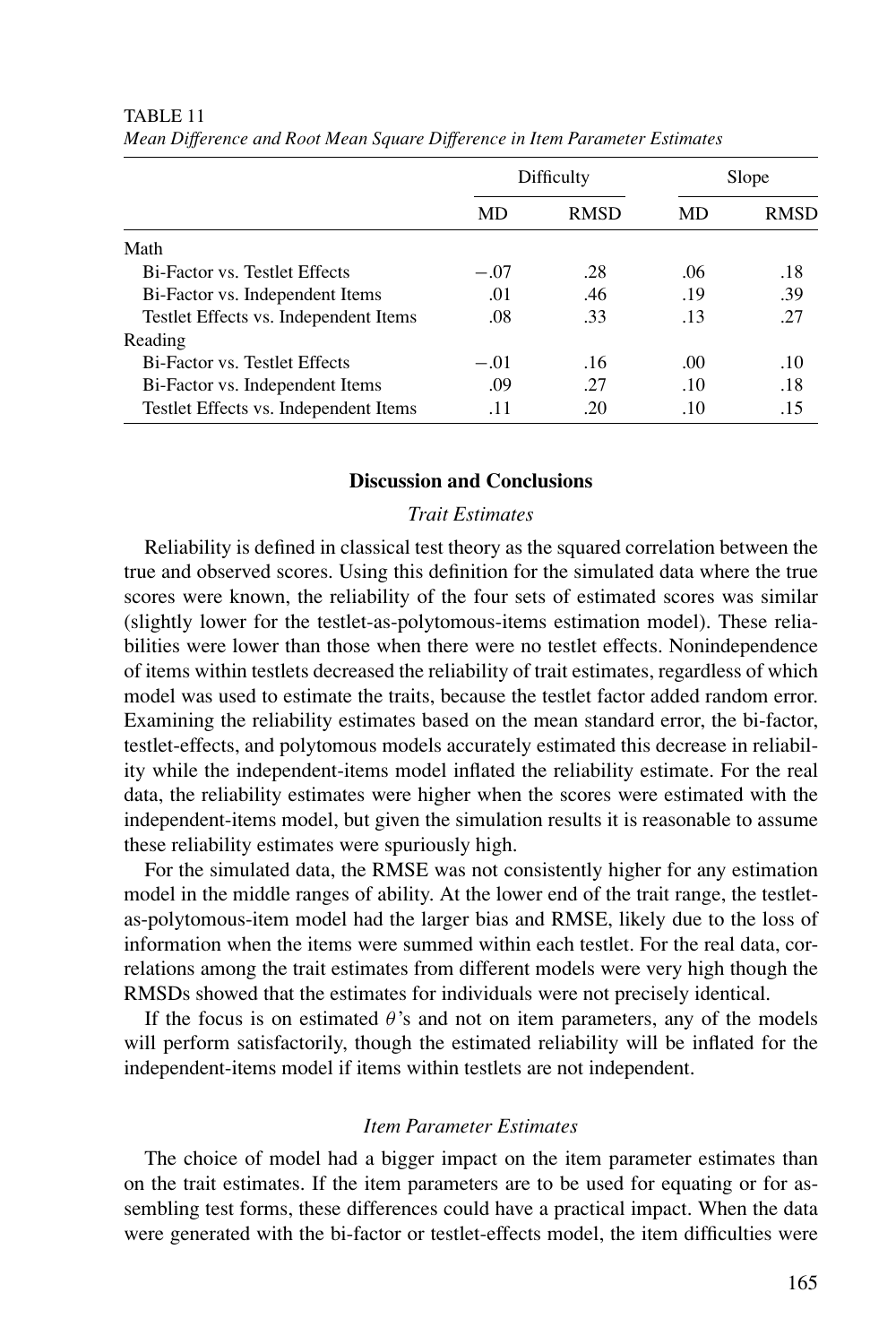recovered well, though with larger RMSE, using the independent-items model, but the item slopes were biased, consistent with previous findings of others (Ackerman, 1987; Bradlow et al., 1999; Wainer et al., 2000; Wainer & Wang, 2000). When the independent-items model was used for estimation, the RMSE of the estimates of the difficulty and the discrimination increased as the testlet slope increased. The size of the testlet slope had little impact on the accuracy of the bi-factor estimates. When the data followed the bi-factor model, the RMSE for the testlet-effects model were generally larger for the slopes but not for the difficulties. When the data followed the testlet-effects model, the RMSE for the bi-factor model was about the same as the RMSE for testlet-effects model.

When the data were generated with the independent-items model, adding the extra parameters of the bi-factor where they were not needed over-capitalized on chance and increased the error variance. The same was not true of the testlet-effects model, possibly because it introduced fewer parameters or because the proportionality constraints prevented the isolated testlet slopes from getting very large. To avoid the larger error introduced by using the bi-factor model when the items within a testlet are independent, Yen's  $Q_3$  (Yen, 1984) could be used to check for the violation of local independence within each testlet, and the bi-factor model could be used only for selected testlets that showed larger dependencies.

In general, using the most complex model when the least complex model was adequate led to slightly higher RMSE but not to bias. Using the least complex model when either of the more complex models was appropriate led to an increased RMSE and to negatively biased slopes. Using the middle-complexity testlet-effects model when either the more or less complex model was appropriate led to only small increases in RMSE. Generally, this would be evidence favoring the use of the more parsimonious testlet-effects model over the bi-factor model. However, given the ease and speed with which the bi-factor model can be run in commercial software, in contrast to the testlet-effects model, applied practitioners may prefer to use the more complex bi-factor model. The additional parameters in the bi-factor model do not appear to decrease the accuracy of the primary trait or slope estimates, even when the data follow the more constrained testlet-effects model. These additional parameters do increase the RMSE when the items are independent, but the increase is small and could perhaps be avoided by specifying a testlet slope only for selected testlets where it is most needed.

#### **Note**

<sup>1</sup>The use of the  $\chi^2$  difference test may not be strictly appropriate in this context because, even though the models are nested, the item parameters are estimated by different procedures. In trial runs where the bi-factor and unidimensional models were estimated through MCMC procedures the parameter estimates were quite close to those obtained using MML estimation, so this was not a substantial issue with these data.

#### **References**

Ackerman, T. A. (1987). *The robustness of LOGIST and BILOG IRT estimation programs to violations of local independence*. Paper presented at the annual meeting of the American Educational Research Association, Washington, DC. (ERIC Document Reproduction Service No. ED284902).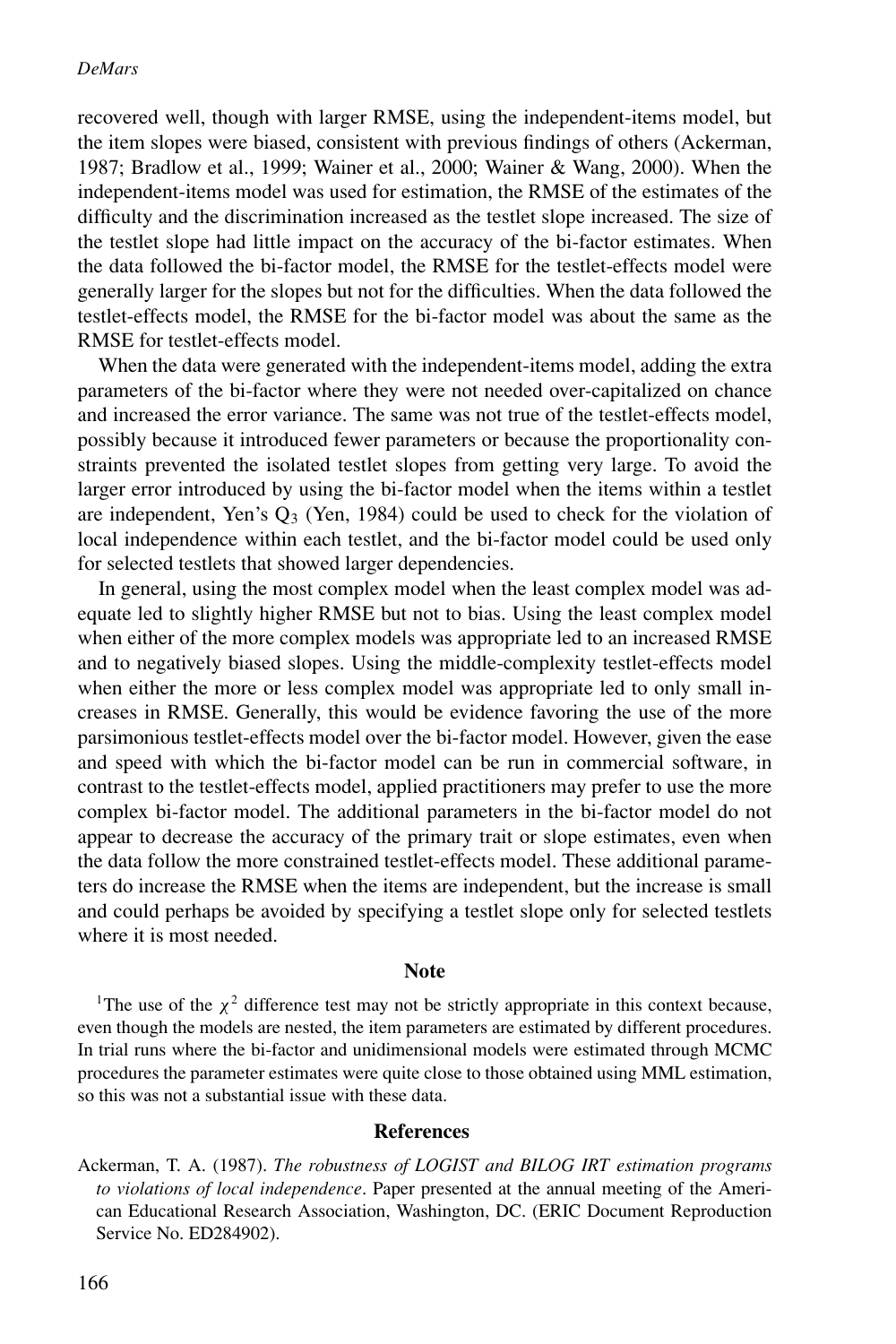- Adams, R., & Wu, M. (Eds.). (2002). *PISA 2000 technical report*. Paris: Organization for Economic Cooperation and Development. Available from http://pisaweb.acer.edu.au/oecd/ oecd pisa data.html.
- Bock, R. D., Gibbons, R., Schilling, S. G., Muraki, E., Wilson, D. T., & Wood, R. (2003). *TESTFACT 4.0* [Computer software and manual]. Lincolnwood, IL: Scientific Software International.
- Bradlow, E. T., Wainer, H., & Wang, X. (1999). A Bayesian random effects model for testlets. *Psychometrika, 64,* 153–168.
- Cook, K. F., Dodd, B. G., & Fitzpatrick, S. J. (1999). A comparison of three polytomous item response theory models in the context of testlet scoring. *Journal of Outcome Measurement, 3,* 1–20.
- du Toit, M. (Ed.). (2003). *IRT from SSI: BILOG-MG, MULTILOG, PARSCALE, TESTFACT* [Computer manual]. Lincolnwood, IL: Scientific Software International.
- Dresher, A. R. (2004). *An empirical investigation of LID using the testlet model: A further look*. Paper presented at the annual meeting of the National Council on Measurement in Education, San Diego, CA.
- Gibbons, R. D., & Hedeker, D. R. (1992). Full-information bi-factor analysis. *Psychometrika, 57,* 423–436.
- Glas, C. A. W., Wainer, H., & Bradlow, E. T. (2000). MML and EAP estimation in testlet-based adaptive testing. In W. J. van der Linden & C. A. W. Glas (Eds.), *Computerized adaptive testing: Theory and practice* (pp. 271–287). Dordrecht, Netherlands: Kluwer.
- Lee, G., Kolen, M. J., Frisbie, D. A., & Ankenmann, R. D. (2001). Comparison of dichotomous and polytomous item response models in equating scores from tests composed of testlets. *Applied Psychological Measurement, 25,* 357–372.
- Li, Y., Bolt, D. M., & Fu, J. (2004). *A comparison of alternative models for testlets*. Paper presented at the annual meeting of the American Educational Research Association, San Diego, CA.
- McLeod, L. D., Swygert, K. A., & Thissen, D. (2001). Factor analysis for items scored in two categories. In D. Thissen & H. Wainer (Eds.), *Test scoring* (pp. 189–216). Mahwah, NJ: Lawrence Erlbaum Associates.
- Muraki, E. (1992). A generalized partial credit model: Application of an EM algorithm. *Applied Psychological Measurement, 16,* 159–176.
- Muraki, E., & Bock, R. D. (2003). *PARSCALE 4.1* [Computer software and manual]. Lincolnwood, IL: Scientific Software International.
- Organization for Economic Cooperation and Development (2002). *Programme for International Student Assessment 2000* [Data file]. Available from http://pisaweb.acer.edu.au/ oecd/oecd pisa data.html.
- Orlando, M., & Thissen, D. (2000). Likelihood-based item-fit indices for dichotomous item response theory models. *Applied Psychological Measurement, 24,* 50–64.
- Orlando, M., & Thissen, D. (2003). Further investigation of the performance of *S-*χ*<sup>2</sup>*: An item fit index for use with dichotomous item response theory models. *Applied Psychological Measurement, 27,* 289–298.
- Sireci, S. G., Thissen, D., & Wainer, H. (1991). On the reliability of testlet-based tests. *Journal of Educational Measurement, 28,* 237–247.
- Spiegelhalter, D., Thomas, A., Best, N., & Lunn, D. (2003). WinBUGS 1.4 [computer software]. Cambridge, UK: MRC Biostatistics Unit, Institute of Public Health.
- Stone, C. A. (2000). Monte Carlo based null distribution for an alternative goodness-of-fit test statistic in IRT models. *Journal of Educational Measurement, 37,* 58–75.